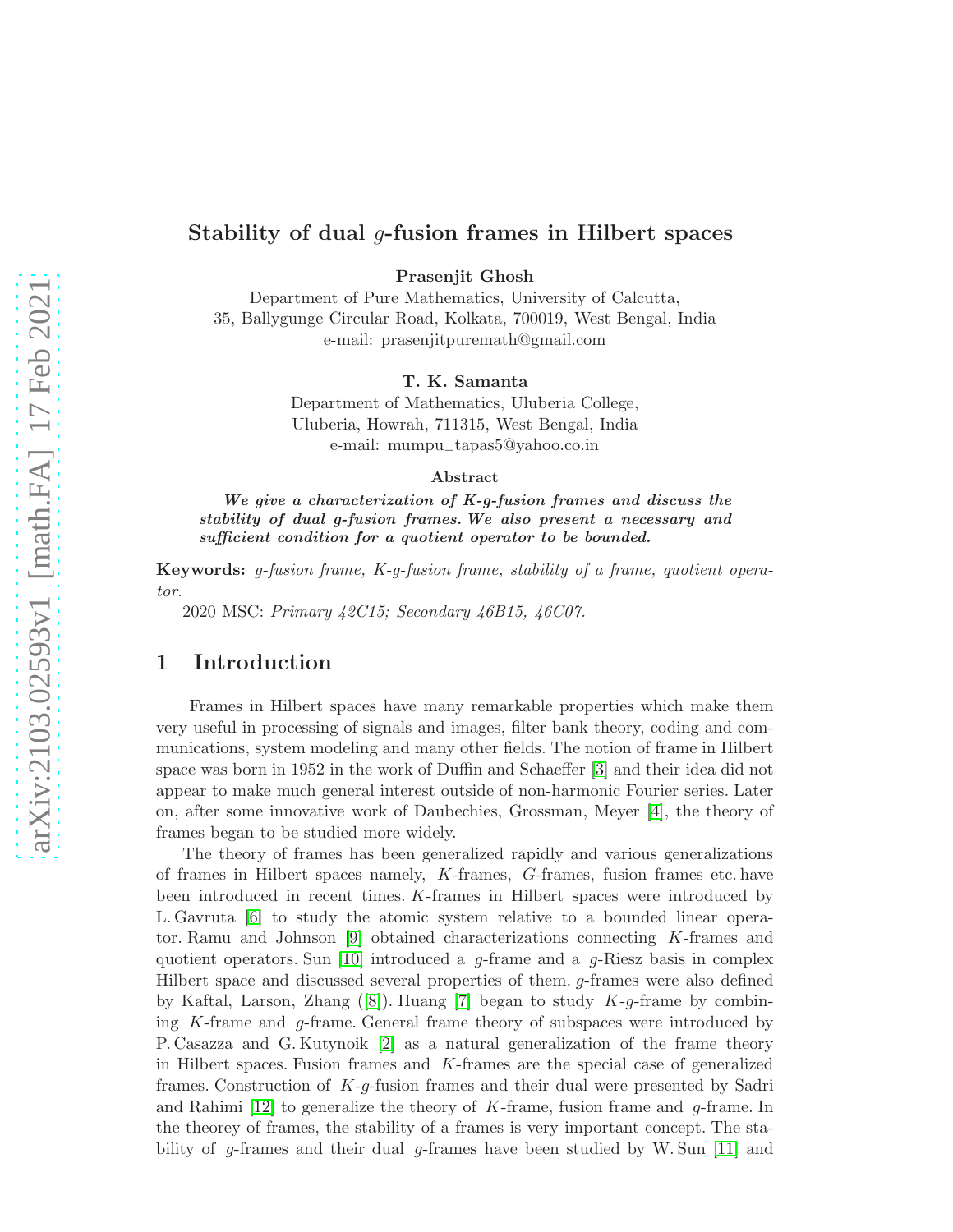proved that if two g-frames are closed to each other, so their dual g-frames are also closed to each other.

In this paper, we study the stability of dual  $g$ -fusion frames and see that dual  $g$ fusion frames are stable under small perturbation. Also, we give a characterization of  $K-g$ -fusion frames and at the end, we establish that a quotient operator will be bounded if and only if a  $q$ -fusion frame becomes U  $K-q$ -fusion frame.

Throughout this paper,  $H$  is considered to be a separable Hilbert space with associated inner product  $\langle \cdot, \cdot \rangle$  and  $I_H$  is the identity operator on H. We denote the collection of all bounded linear operators from  $H_1$  to  $H_2$  by  $\mathcal{B}(H_1, H_2)$ , where  $H_1, H_2$  are two Hilbert spaces. In particular  $\mathcal{B}(H)$  denote the space of all bounded linear operators on H. For  $T \in \mathcal{B}(H)$ , we denote  $\mathcal{N}(T)$  and  $\mathcal{R}(T)$ for null space and range of T, respectively. Also  $P_V \in \mathcal{B}(H)$  is the orthogonal projection onto a closed subspace  $V \subset H.I, J$  will denote countable index sets and  ${H_j}_{j \in J}$  is a sequence of Hilbert spaces. Define  $l^2\left({H_j}_{j \in J}\right)$  by

$$
l^{2} \left( \{ H_{j} \}_{j \in J} \right) = \left\{ \{ f_{j} \}_{j \in J} : f_{j} \in H_{j}, \sum_{j \in J} \| f_{j} \|^{2} < \infty \right\}
$$

with inner product is given by

$$
\langle \{f_j\}_j \in J, \{g_j\}_j \in J \rangle \ = \ \sum_{j \in J} \langle f_j, g_j \rangle_{H_j}.
$$

Clearly  $l^2\left(\lbrace H_j \rbrace_{j\in J}\right)$  is a Hilbert space with the pointwise operations [\[12\]](#page-17-5).

### 2 Preliminaries

In this section, we briefly recall some necessary definitions and results that will be needed later.

<span id="page-1-1"></span>Theorem 2.1. *[\[5\]](#page-16-3) Let* T *be a bounded linear operator on* H *and* V *be a closed subspace of H. Then*  $P_V T^* = P_V T^* P_{\overline{TV}}$ . Moreover, if T *is an unitary operator then*  $P_{\overline{TV}} T = T P_V$ .

<span id="page-1-0"></span>**Theorem 2.2.** *[\[1\]](#page-16-4)* The set  $S(H)$  of all self-adjoint operators on H is a *partially ordered set with respect to the partial order* ≤ *which is defined as for*  $T, S \in \mathcal{S}(H)$ 

$$
T \leq S \Leftrightarrow \langle Tf, f \rangle \leq \langle Sf, f \rangle \ \forall f \in H.
$$

**Definition 2.3.** *[\[9\]](#page-17-1) Let U*, *V* ∈  $\mathcal{B}(H)$  *with*  $\mathcal{N}(V) \subset \mathcal{N}(U)$ *. Then the linear operator*  $T = [ U / V ] : \mathcal{R}(V) \to \mathcal{R}(U)$ *, defined by*  $T(V f) = U f$ ,  $f \in H$  *is called quotient operator on* H. It can be verify that  $\mathcal{R}(T) \subset \mathcal{R}(U)$  and  $TV = U$ .

**Definition 2.4.** *[\[1\]](#page-16-4) A* frame for H is a sequence  ${f_j}_{j \in J} \subseteq H$  such that

$$
A \| f \|^2 \le \sum_{j \in J} |\langle f, f_j \rangle|^2 \le B \| f \|^2 \ \forall f \in H
$$

*for some positive constants* A, B*. The constants* A *and* B *are called frame bounds.*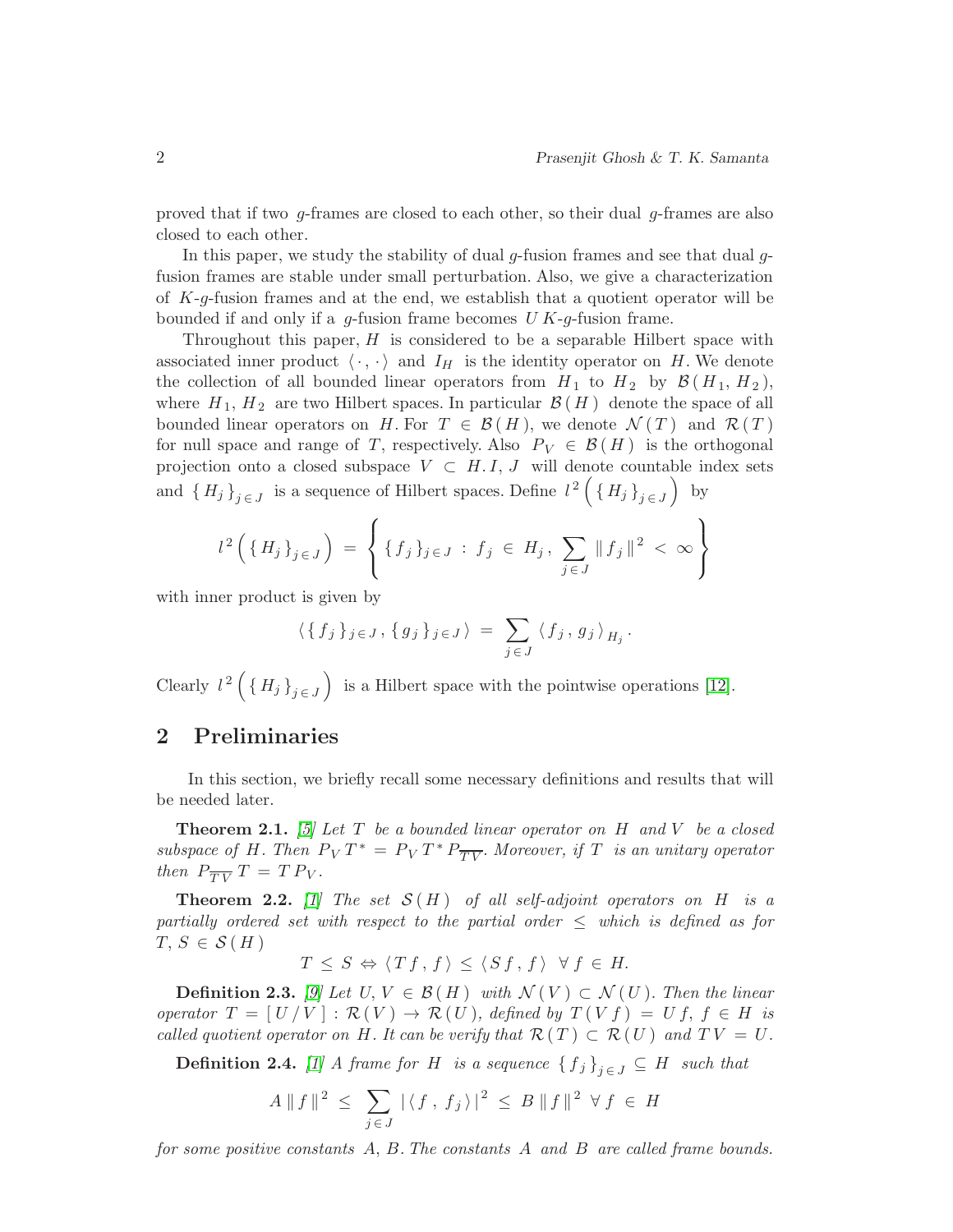**Definition 2.5.** [\[2\]](#page-16-2) Let  $\{W_j\}_{j \in J}$  be a collection of closed subspaces of H and  $\{v_j\}_{j \in J}$  be a collection of positive weights. A fusion frame for H is a family of *weighted closed subspaces*  $\{(W_j, v_j) : j \in J\}$  *such that* 

$$
A \| f \|^2 \leq \sum_{j \in J} v_j^2 \| P_{W_j}(f) \|^2 \leq B \| f \|^2 \ \forall f \in H
$$

*for some*  $0 < A \leq B < \infty$ *. The constants* A, B are called fusion frame bounds.

Definition 2.6. *[\[8,](#page-17-3) [10\]](#page-17-2) A generalized frame or g-frame for* H *with respect to*  ${H_j}_{j \in J}$  is a sequence of operators  $\{\Lambda_j \in \mathcal{B}(H, H_j) : j \in J\}$  such that

$$
A \| f \|^2 \le \sum_{j \in J} \| \Lambda_j f \|^2 \le B \| f \|^2 \ \forall f \in H
$$

*for some positive constants* A *and* B*. The constants* A *and* B *are called the lower and upper bounds, respectively.*

**Definition 2.7.** *[\[13\]](#page-17-7)* Let  $\{W_j\}_{j \in J}$  be collection of closed subspaces of H and  $\{v_j\}_{j \in J}$  be a collection of positive weights and let  $\Lambda_j \in \mathcal{B}(H, H_j)$  for each  $j \in J$ *J.* A generalized fusion frame or a g-fusion frame for H with respect to  $\{H_j\}_{j \in J}$ *is a family of the form*  $\Lambda = \{ (W_j, \Lambda_j, v_j) \}_{j \in J}$  such that

<span id="page-2-0"></span>
$$
A \|f\|^{2} \leq \sum_{j \in J} v_{j}^{2} \| \Lambda_{j} P_{W_{j}}(f) \|^{2} \leq B \|f\|^{2} \ \forall f \in H,
$$
 (1)

*for some constants*  $0 \lt A \leq B \lt \infty$ . The constants A and B are called the *lower and upper bounds of g-fusion frame, respectively. If* A = B *then* Λ *is called tight g-fusion frame and if* A = B = 1 *then we say* Λ *is a Parseval g-fusion frame. If the family* Λ *satisfies*

$$
\sum_{j \in J} v_j^2 \left\| \Lambda_j P_{W_j}(f) \right\|^2 \leq B \|f\|^2 \ \forall f \in H
$$

*then it is called a g-fusion Bessel sequence for* H *with a bound* B*.*

**Definition 2.8.** *[\[13\]](#page-17-7) Let*  $\Lambda = \{ (W_j, \Lambda_j, v_j) \}_{j \in J}$  *be a g-fusion Bessel sequence* for H. Then the operator  $T_{\Lambda}$  :  $l^2\left(\{H_j\}_{j\in J}\right) \rightarrow H$  defined by

$$
T_{\Lambda} \left( \{ f_j \}_{j \in J} \right) = \sum_{j \in J} v_j P_{W_j} \Lambda_j^* f_j \quad \forall \{ f_j \}_{j \in J} \in l^2 \left( \{ H_j \}_{j \in J} \right)
$$

*is called synthesis operator and the operator*  $T_{\Lambda}^*$  :  $H \to l^2 \left( \{ H_j \}_{j \in J} \right)$  defined by

$$
T_{\Lambda}^*(f) = \left\{ v_j \Lambda_j P_{W_j}(f) \right\}_{j \in J} \forall f \in H
$$

*is called analysis operator. The operator*  $S_{\Lambda} : H \rightarrow H$  *defined by* 

<span id="page-2-1"></span>
$$
S_{\Lambda} f = T_{\Lambda} T_{\Lambda}^* f = \sum_{j \in J} v_j^2 P_{W_j} \Lambda_j^* \Lambda_j P_{W_j} (f) \ \forall f \in H \tag{2}
$$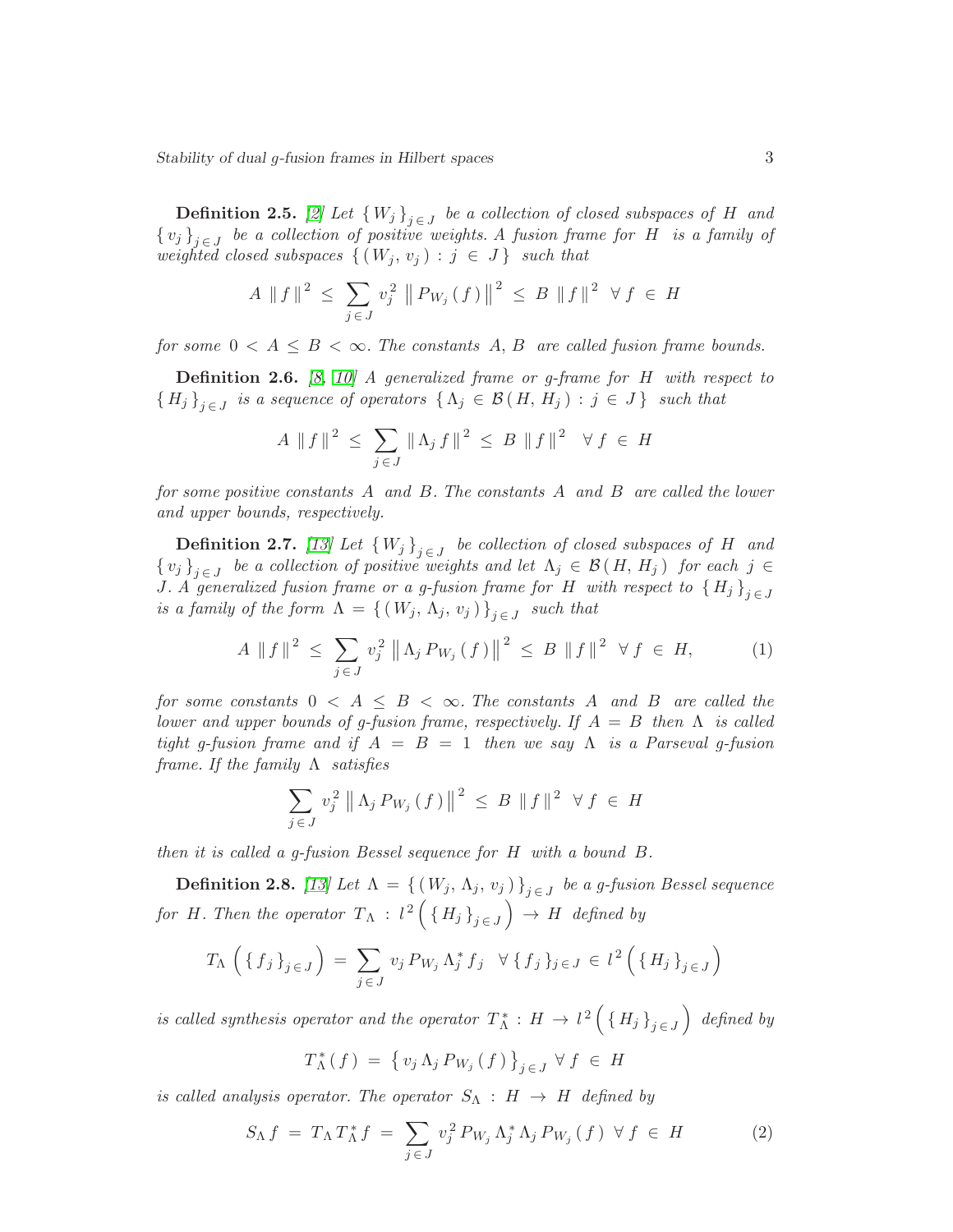*is called g-fusion frame operator. It can be easily verify that*

$$
\langle S_{\Lambda} f, f \rangle = \sum_{j \in J} v_j^2 \left\| \Lambda_j P_{W_j}(f) \right\|^2 \ \forall f \in H.
$$

*Furthermore, if* Λ *is a g-fusion frame with bounds* A *and* B*, then from [\(1\)](#page-2-0),*

$$
\langle Af, f \rangle \le \langle S_{\Lambda} f, f \rangle \le \langle B f, f \rangle \ \forall f \in H.
$$

*The operator* SΛ *is bounded, self-adjoint, positive and invertible. Now, according to the Theorem* [\(2.2\)](#page-1-0), we can write,  $A I_H \leq S_\Lambda \leq B I_H$  and this gives

$$
B^{-1} I_H \leq S_{\Lambda}^{-1} \leq A^{-1} I_H.
$$

<span id="page-3-1"></span>**Theorem 2.9.** *[\[13\]](#page-17-7)*  $\Lambda = \{ (W_j, \Lambda_j, v_j) \}_{j \in J}$  *is a g-fusion Bessel sequence for* H *with bound* B *if and only if the synthesis operator* TΛ *is a well-defined and bounded with*  $||T_{\Lambda}|| \leq \sqrt{B}$ .

**Definition 2.10.** *[\[12\]](#page-17-5)* Let  $\{W_j\}_{j \in J}$  be collection of closed subspaces of H and  $\{v_j\}_{j\in J}$  be a collection of positive weights and let  $\Lambda_j \in \mathcal{B}(H, H_j)$  for each  $j \in J$ *and*  $K \in \mathcal{B}(H)$ *. Then* K-g-fusion frame for H with respect to  $\{H_j\}_{j \in J}$  is a  $family of the form \Lambda = \{ (W_j, \Lambda_j, v_j) \}_{j \in J}$  such that

$$
A \| K^* f \| ^2 \le \sum_{j \in J} v_j^2 \| \Lambda_j P_{W_j}(f) \|^2 \le B \| f \| ^2 \ \forall f \in H \tag{3}
$$

*for some constants*  $0 < A \leq B < \infty$ . The constants A and B are called the *lower and upper bounds of K-g-fusion frame, respectively. If* A = B *then* Λ *is called a tight K-g-fusion frame. If*  $K = I_H$  *then*  $\Lambda$  *is a g-fusion frame and if*  $K = I_H$  and  $\Lambda_j = P_{W_j}$  for any  $j \in J$ , then  $\Lambda$  is a fusion frame for  $H$ .

#### 3 Some properties of  $K-g$ -fusion frames

**Theorem 3.1.** Let  $U \in \mathcal{B}(H)$  be an invertible operator on H and  $\Lambda$  $\{(W_j, \Lambda_j, v_j)\}_{j \in J}$  be a K-g-fusion frame for H for some  $K \in \mathcal{B}(H)$ . Then  $\Gamma = \{ (U W_j, \Lambda_j P_{W_j} U^*, v_j) \}_{j \in J}$  is a  $U K U^*$ -g-fusion frame for  $H$ .

*Proof.* Since  $\Lambda$  is a K-g-fusion frame for  $H$ ,  $\exists A, B > 0$  such that

<span id="page-3-0"></span>
$$
A \| K^* f \|^2 \leq \sum_{j \in J} v_j^2 \| \Lambda_j P_{W_j}(f) \|^2 \leq B \| f \|^2 \ \forall f \in H. \tag{4}
$$

 $\overline{2}$ 

Also, U is an invertible bounded linear operator on H, so for any  $j \in J$ , UW<sub>i</sub> is closed in H. Now, for each  $f \in H$ , using Theorem [\(2.1\)](#page-1-1), we obtain

$$
\sum_{j \in J} v_j^2 \|\Lambda_j P_{W_j} U^* P_{U W_j}(f)\|^2 = \sum_{j \in J} v_j^2 \|\Lambda_j P_{W_j} U^*(f)\|
$$
  

$$
\leq B \||U^* f\|^2 \leq B ||U||^2 ||f||^2 [ \text{by (4)}].
$$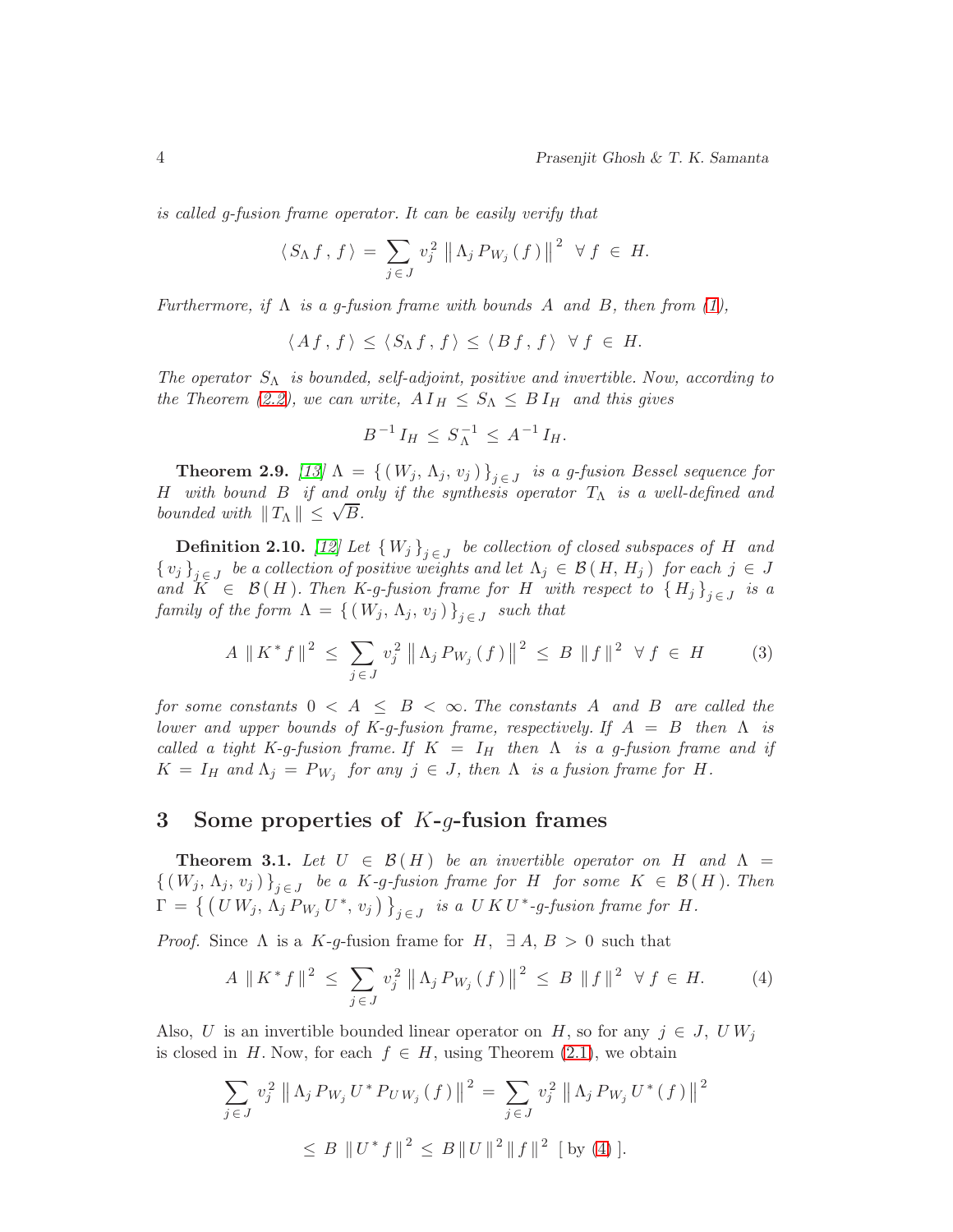On the other hand,

$$
\frac{A}{\|U\|^2} \|(U K U^*)^* f\|^2 = \frac{A}{\|U\|^2} \|U K^* U^* f\|^2 \le A \|K^* U^* f\|^2
$$
  

$$
\le \sum_{j \in J} v_j^2 \| \Lambda_j P_{W_j} (U^* f) \|^2 \text{ [by (4)]}
$$
  

$$
= \sum_{j \in J} v_j^2 \| \Lambda_j P_{W_j} U^* P_{U W_j} (f) \|^2 \quad \forall f \in H.
$$
  
efore,  $\Gamma$  is a  $U K U^* {\text{-}q}$ -fusion frame for  $H$ .

Therefore,  $\Gamma$  is a  $UKU^*$ -g-fusion frame for  $H$ .

**Theorem 3.2.** Let U be an invertible bounded linear operator on H and  $\Gamma$  =  $\{ (U W_j, \Lambda_j P_{W_j} U^*, v_j) \}_{j \in J}$  be a K-g-fusion frame for H for some  $K \in \mathcal{B}(H)$ . *Then*  $\Lambda = \{ (W_j, \Lambda_j, v_j) \}_{j \in J}$  *is a*  $U^{-1} K U$ -g-fusion frame for H.

*Proof.* Since  $\Gamma$  is a K-g-fusion frame for H, for all  $f \in H$ ,  $\exists A, B > 0$  such that

<span id="page-4-0"></span>
$$
A \| K^* f \|^2 \leq \sum_{j \in J} v_j^2 \| \Lambda_j P_{W_j} U^* P_{U W_j} (f) \|^2 \leq B \| f \|^2.
$$
 (5)

Now, for each  $f \in H$ , we have

$$
\frac{A}{\|U\|^2} \left\| (U^{-1} K U)^* f \right\|^2 = \frac{A}{\|U\|^2} \| U^* K^* (U^{-1})^* f \|^2
$$
  
\n
$$
\leq A \left\| K^* (U^{-1})^* f \right\|^2
$$
  
\n
$$
\leq \sum_{j \in J} v_j^2 \left\| \Lambda_j P_{W_j} U^* P_{U W_j} \left( (U^{-1})^* f \right) \right\|^2 [\text{ by (5)}]
$$
  
\n
$$
= \sum_{j \in J} v_j^2 \left\| \Lambda_j P_{W_j} \left( U^* (U^{-1})^* f \right) \right\|^2 [\text{ by Theorem (2.1)}]
$$
  
\n
$$
= \sum_{j \in J} v_j^2 \left\| \Lambda_j P_{W_j} (f) \right\|^2.
$$

Also, for each  $f \in H$ , we have

$$
\sum_{j \in J} v_j^2 \left\| \Lambda_j P_{W_j}(f) \right\|^2 = \sum_{j \in J} v_j^2 \left\| \Lambda_j P_{W_j} \left( U^* \left( U^{-1} \right)^* f \right) \right\|^2
$$
  

$$
= \sum_{j \in J} v_j^2 \left\| \Lambda_j P_{W_j} U^* P_{U W_j} \left( \left( U^{-1} \right)^* f \right) \right\|^2
$$
  

$$
\leq B \left\| \left( U^{-1} \right)^* f \right\|^2 \left[ \text{ by (5)} \right]
$$
  

$$
\leq B \left\| U^{-1} \right\|^2 \| f \|^2.
$$

Thus,  $\Lambda$  is a  $U^{-1} K U$ -g-fusion frame for H with bounds  $\frac{A}{\mu H}$ 2 . $\frac{A}{\|U\|^2}$  and  $B \|U^{-1}\|$  $\Box$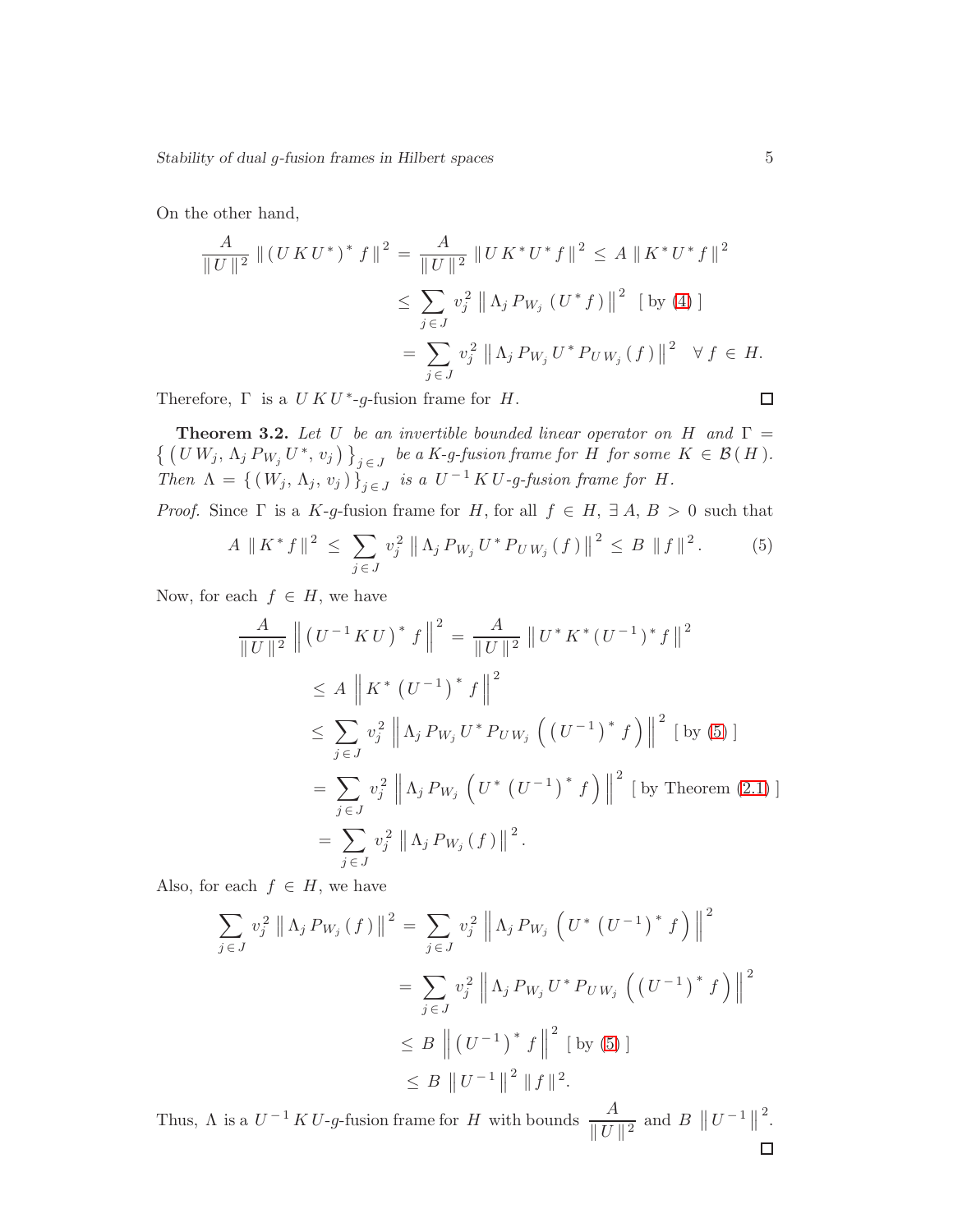<span id="page-5-1"></span>**Theorem 3.3.** Let K be an invertible bounded linear operator on H and  $\Lambda$  =  $\{(W_j, \Lambda_j, v_j)\}_{j \in J}$  be a g-fusion frame for H with frame bounds  $A, B$  and  $S_\Lambda$  be *the associated g-fusion frame operator. Then*  $\left\{ (K S_{\Lambda}^{-1} W_j, \Lambda_j P_{W_j} S_{\Lambda}^{-1} K^*, v_j) \right\}_{j \in J}$ *is a K-g-fusion frame for* H with the corresponding g-fusion frame operator  $K S_{\Lambda}^{-1} K^*$ . *Proof.* Let  $T = KS_{\Lambda}^{-1}$ . Then T is invertible on H and  $T^* = (KS_{\Lambda}^{-1})^* =$  $S_{\Lambda}^{-1} K^*$ . For  $f \in H$ , we have

<span id="page-5-0"></span>
$$
\|K^* f\|^2 = \|S_{\Lambda} S_{\Lambda}^{-1} K^* f\|^2 \le \|S_{\Lambda}\|^2 \|S_{\Lambda}^{-1} K^* f\|^2
$$
  
\$\le B^2 \|S\_{\Lambda}^{-1} K^\* f\|^2.\$ (6)

Now, for each  $f \in H$ , using Theorem  $(2.1)$ , we get

$$
\sum_{j \in J} v_j^2 \|\Lambda_j P_{W_j} T^* P_{TW_j}(f)\|^2 = \sum_{j \in J} v_j^2 \|\Lambda_j P_{W_j}(T^*f)\|^2
$$
  
= 
$$
\sum_{j \in J} v_j^2 \|\Lambda_j P_{W_j}(S_{\Lambda}^{-1} K^* f)\|^2
$$
  

$$
\leq B \|\, S_{\Lambda}^{-1} K^* f\|^2 \quad \text{[ since } \Lambda \text{ is a } g \text{-fusion frame }]
$$
  

$$
\leq B \|\, S_{\Lambda}^{-1}\|^2 \|\, K^* f\|^2
$$
  

$$
\leq \frac{B}{A^2} \|\, K\|^2 \|\, f\|^2 \quad \text{[ using } B^{-1} I_H \leq S_{\Lambda}^{-1} \leq A^{-1} I_H \,].
$$

On the other hand,

$$
\sum_{j \in J} v_j^2 \left\| \Lambda_j P_{W_j} T^* P_{TW_j}(f) \right\|^2 = \sum_{j \in J} v_j^2 \left\| \Lambda_j P_{W_j} \left( S_{\Lambda}^{-1} K^* f \right) \right\|^2
$$
  

$$
\geq A \left\| S_{\Lambda}^{-1} K^* f \right\|^2 \geq \frac{A}{B^2} \left\| K^* f \right\|^2 \left[ \text{by (6)} \right].
$$

Thus,  $\left\{ \left( K S_{\Lambda}^{-1} W_j, \Lambda_j P_{W_j} S_{\Lambda}^{-1} K^*, v_j \right) \right\}_{j \in J}$  is a K-g-fusion frame for H. Furthermore, for each  $f \in H$ ,

$$
\sum_{j \in J} v_j^2 P_{TW_j} (\Lambda_j P_{W_j} T^*)^* (\Lambda_j P_{W_j} T^*) P_{TW_j} (f)
$$
  
\n
$$
= \sum_{j \in J} v_j^2 (P_{TW_j} T P_{W_j}) \Lambda_j^* \Lambda_j (P_{W_j} T^* P_{TW_j}) (f)
$$
  
\n
$$
= \sum_{j \in J} v_j^2 (P_{W_j} T^* P_{TW_j})^* \Lambda_j^* \Lambda_j (P_{W_j} T^* P_{TW_j}) (f)
$$
  
\n
$$
= \sum_{j \in J} v_j^2 (P_{W_j} T^*)^* \Lambda_j^* \Lambda_j P_{W_j} T^* (f) [\text{using Theorem (2.1)}]
$$
  
\n
$$
= \sum_{j \in J} v_j^2 T P_{W_j} \Lambda_j^* \Lambda_j P_{W_j} T^* f = T S_{\Lambda} T^* f [\text{by (2)}]
$$
  
\n
$$
= (K S_{\Lambda}^{-1}) S_{\Lambda} (S_{\Lambda}^{-1} K^* f) = K S_{\Lambda}^{-1} K^* f \forall f \in H.
$$

This implies that  $KS_{\Lambda}^{-1}K^*$  is the associated g-fusion frame operator.

 $\Box$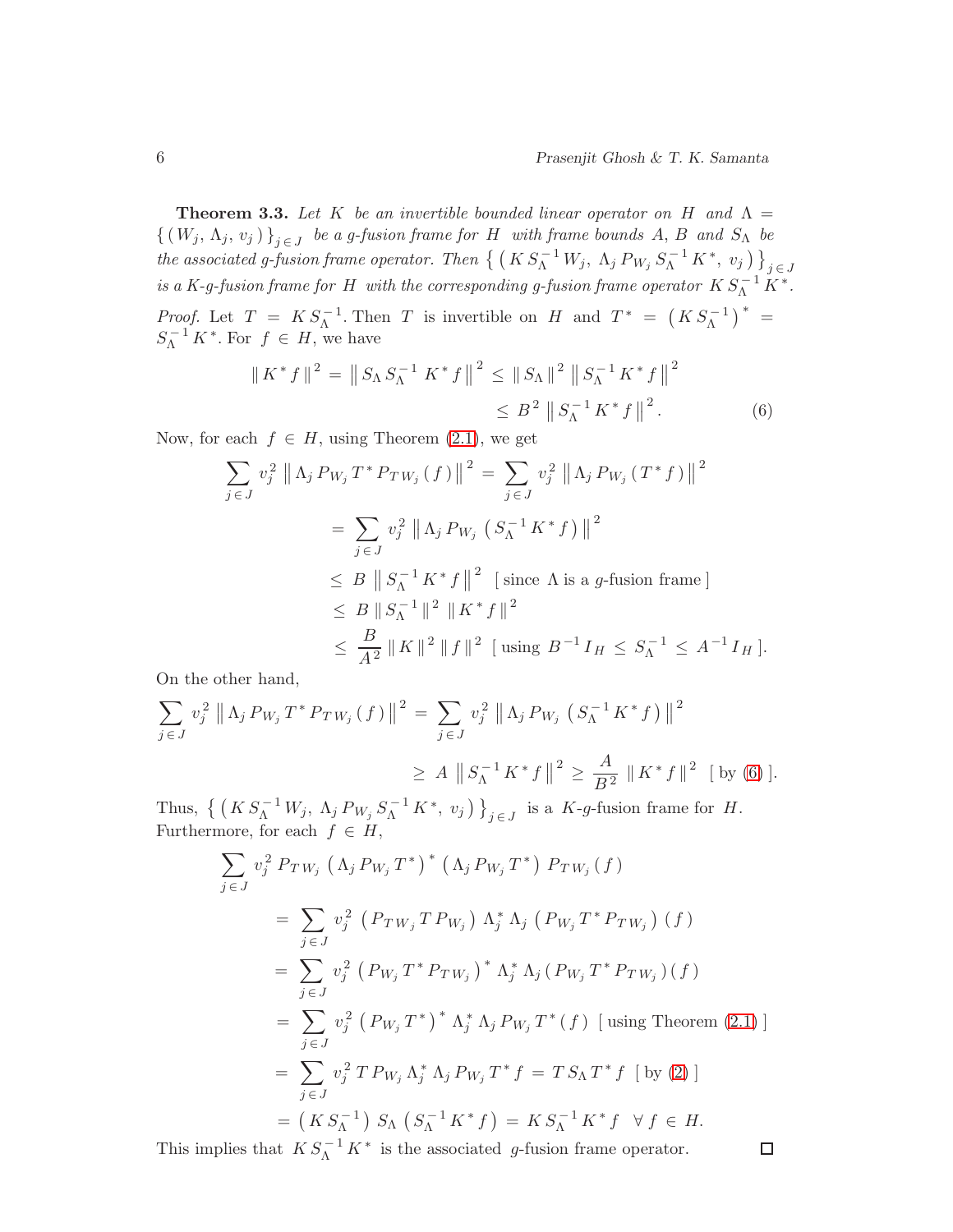Corollary 3.4. Let  $\Lambda = \{ (W_j, \Lambda_j, v_j) \}_{j \in J}$  be a g-fusion frame for H with *g-fusion frame operator* SΛ*. If* P<sup>V</sup> *is the orthogonal projection onto closed subspace*  $V \subset H$  then  $\left\{ (P_V S_{\Lambda}^{-1} W_j, \Lambda_j P_{W_j} S_{\Lambda}^{-1} P_V, v_j) \right\}_{j \in J}$  is a P<sub>V</sub>-g-fusion frame *for* H with the corresponding g-fusion frame operator  $\overline{P}_V S_N^{-1} P_V$ .

*Proof.* Proof of this Corollary directly follows from that of the Theorem  $(3.3)$ , by putting  $K = P_V$ .  $\Box$ 

<span id="page-6-3"></span>**Theorem 3.5.** Let  $\Lambda = \{ (W_j, \Lambda_j, v_j) \}_{j \in J}$  be a K-g-fusion frame for H with *bounds* A, B and for each  $j \in J$ ,  $T_j \in B(H_j)$  *be invertible operator. Suppose* 

<span id="page-6-1"></span>
$$
0 < m = \inf_{j \in J} \frac{1}{\left\| T_j^{-1} \right\|} \le \sup_{j \in J} \left\| T_j \right\| = M. \tag{7}
$$

*If*  $T \in \mathcal{B}(H)$  *is an invertible operator on* H *with*  $KT = TK$  *then*  $\Gamma =$  $\{ (TW_j, T_j \Lambda_j P_{W_j} T^*, v_j) \}_{j \in J}$  is a K-g-fusion frame for H.

*Proof.* Since T and  $T_j$  (for each  $j \in J$ ) are invertible, so

<span id="page-6-2"></span>
$$
\|K^* f\|^2 = \left\| \left(T^{-1}\right)^* T^* K^* f\right\|^2 \le \|T^{-1}\|^2 \|T^* K^* f\|^2, \& (8)
$$

<span id="page-6-0"></span>
$$
\|f\|^2 = \left\|T_j^{-1}T_jf\right\|^2 \le \left\|T_j^{-1}\right\|^2 \, \|T_jf\|^2. \tag{9}
$$

By Theorem  $(2.1)$ , for each  $f \in H$ , we have

$$
\sum_{j \in J} v_j^2 \| T_j \Lambda_j P_{W_j} T^* P_{TW_j} (f) \|^2 = \sum_{j \in J} v_j^2 \| T_j \Lambda_j P_{W_j} (T^* f) \|
$$
  
\n
$$
\geq \sum_{j \in J} \frac{1}{\| T_j^{-1} \|^2} v_j^2 \| \Lambda_j P_{W_j} (T^* f) \|^2 \text{ [using (9)]}
$$
  
\n
$$
\geq m^2 \sum_{j \in J} v_j^2 \| \Lambda_j P_{W_j} (T^* f) \|^2 \text{ [using (7)]}
$$
  
\n
$$
\geq m^2 A \| K^* T^* f \|^2 \text{ [since } \Lambda \text{ is } K \text{-}g\text{-fusion frame]}
$$
  
\n
$$
= m^2 A \| T^* K^* f \|^2 \text{ [because } KT = TK]
$$
  
\n
$$
\geq m^2 A \| T^{-1} \|^{-2} \| K^* f \|^2 \text{ [using (8)].}
$$

On the other hand, for each  $f \in H$ , we have

$$
\sum_{j \in J} v_j^2 \| T_j \Lambda_j P_{W_j} T^* P_{TW_j} (f) \|^2 = \sum_{j \in J} v_j^2 \| T_j \Lambda_j P_{W_j} (T^* f) \|^2
$$
  

$$
\leq \sum_{j \in J} \| T_j \|^2 v_j^2 \| \Lambda_j P_{W_j} (T^* f) \|^2
$$

2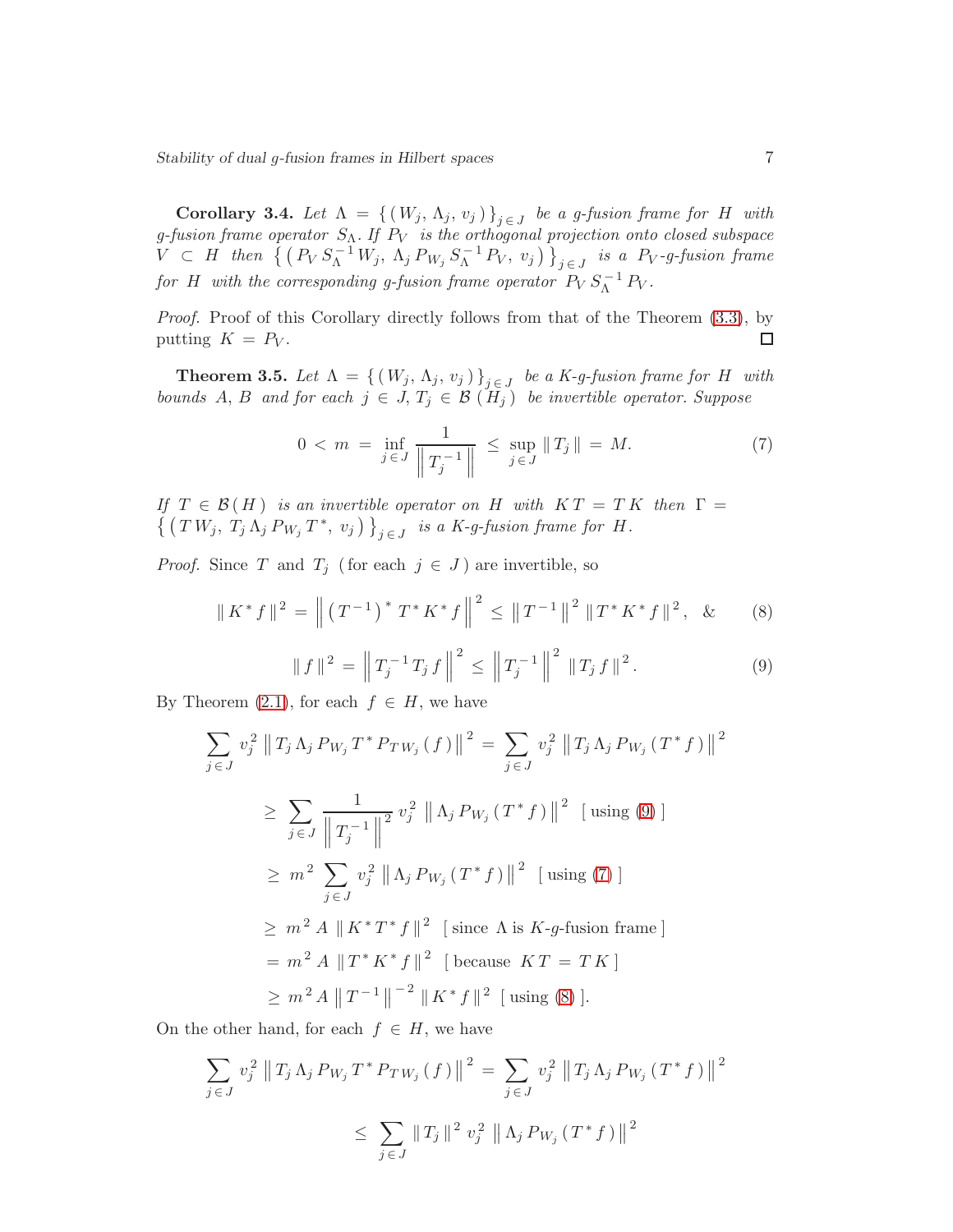$$
\leq M^2 \sum_{j \in J} v_j^2 \left\| \Lambda_j P_{W_j} (T^* f) \right\|^2 \text{ [using (7)]}
$$
  

$$
\leq M^2 B \|T\|^2 \|f\|^2 \text{ [since } \Lambda \text{ is } K \text{-}g\text{-fusion frame]}.
$$

Thus,  $\Gamma$  is a K-g-fusion frame with bounds  $m^2 A \|T^{-1}\|$  $-2$  and  $M^2 B ||T||^2$ .

**Remark 3.6.** We further notice that the g-fusion frame operator  $S_{\Gamma}$  of  $\Gamma$  sat*isfies the followings*

$$
(I) By (2),
$$
\n
$$
S_{\Gamma} f = \sum_{j \in J} v_j^2 P_{TW_j} (T_j \Lambda_j P_{W_j} T^*)^* (T_j \Lambda_j P_{W_j} T^*) P_{TW_j} (f)
$$
\n
$$
= \sum_{j \in J} v_j^2 (P_{W_j} T^* P_{TW_j})^* \Lambda_j^* T_j^* T_j \Lambda_j (P_{W_j} T^* P_{TW_j}) (f)
$$
\n
$$
= \sum_{j \in J} v_j^2 (P_{W_j} T^*)^* \Lambda_j^* T_j^* T_j \Lambda_j P_{W_j} T^* (f) [by Theorem (2.1)]
$$
\n
$$
= \sum_{j \in J} v_j^2 T P_{W_j} \Lambda_j^* T_j^* T_j \Lambda_j P_{W_j} T^* (f).
$$
\n
$$
(10)
$$

*(II)* Moreover, if  $K = I_H$ , i.e, if  $\Lambda$  is a g-fusion frame then  $\Gamma$  is also g-fusion *frame. Then* SΓ *is invertible on* H *and by Theorem [\(2.2\)](#page-1-0), we can write*

<span id="page-7-3"></span><span id="page-7-0"></span>
$$
\frac{1}{M^2 B \|T\|^2} I_H \le S_\Gamma^{-1} \le \frac{1}{m^2 A \|T^{-1}\|^{-2}} I_H. \tag{11}
$$

**Remark 3.7.** Let us now denote  $U = T^* S_{\Gamma}^{-1} T$  and for each  $j \in J$ ,  $L_j =$  $T_j^* T_j$  and  $\Delta_j = L_j \Lambda_j P_{W_j} U$ , where  $T, T_j, \Lambda$  and  $\Gamma$  are all as in the Theorem *[\(3.5\)](#page-6-3). Now it is easy to verify the following:*

- $(I)$   $U \in \mathcal{B}(H)$ ,
- *(II)* for all  $j \in J$ ,  $L_j \in \mathcal{B}(H_j)$  and  $\Delta_j \in \mathcal{B}(H, H_j)$ .
- $(III)$  U *and*  $L_i$  *are self-adjoint and invertible.*
- *(IV) From [\(11\)](#page-7-0), it can be obtained*

<span id="page-7-2"></span>
$$
||U|| \le ||T^*|| \, ||S_{\Gamma}^{-1}|| \, ||T|| \le \frac{||T||^2}{m^2 A ||T^{-1}||^{-2}}.
$$
 (12)

*(V)* For each  $j \in J$ , using [\(7\)](#page-6-1),

<span id="page-7-1"></span>
$$
\|L_j\| = \|T_j^* T_j\| = \|T_j\|^2 \le M^2. \tag{13}
$$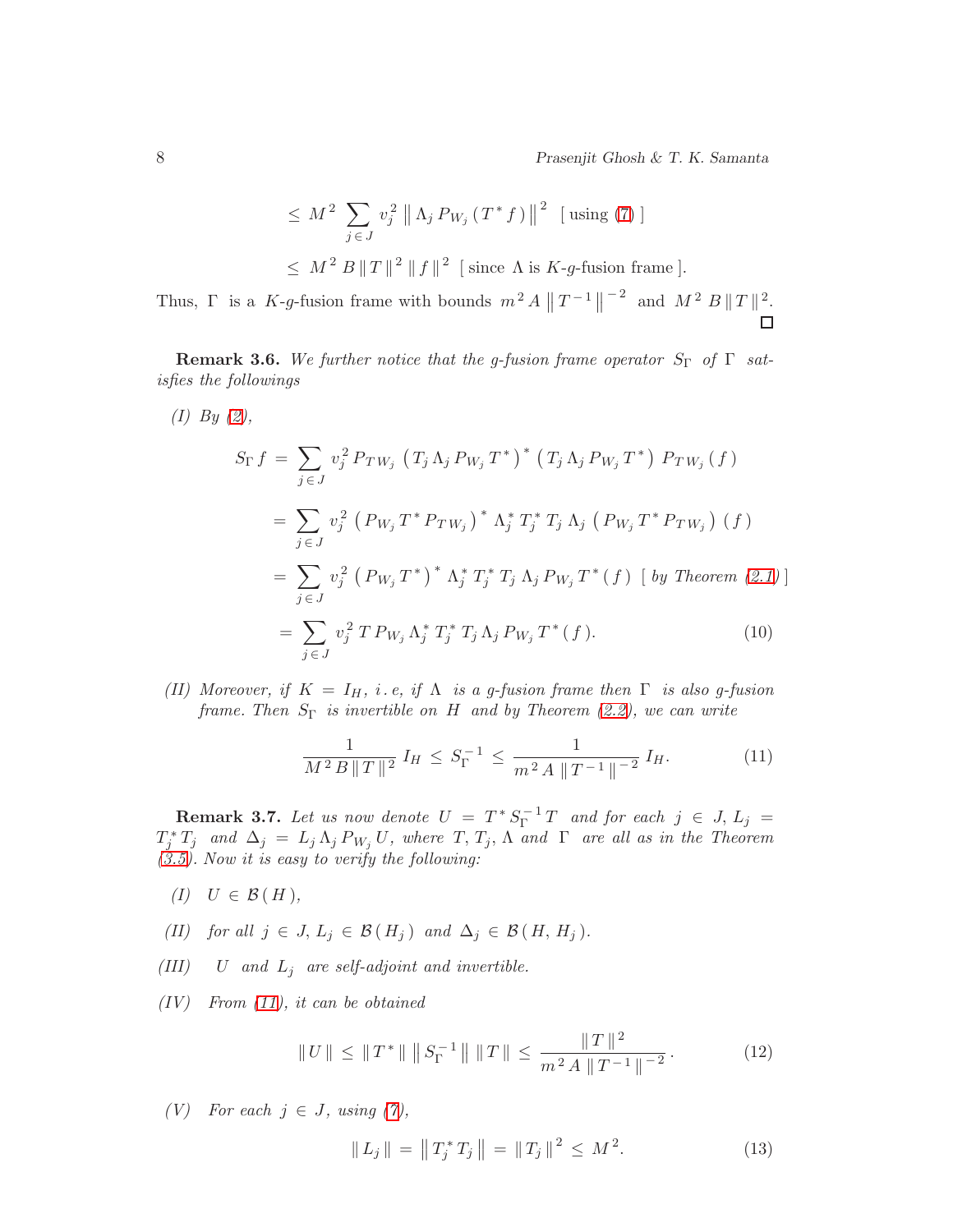Theorem 3.8. *Let* Λ *be a g-fusion frame for* H *with bounds* A *and* B*. Then*  $\Delta = \{ (TW_j, \Delta_j, v_j) \}_{j \in J}$  is a g-fusion frame for H. Furthermore,

$$
f = \sum_{j \in J} v_j^2 P_{W_j} \Lambda_j^* \Delta_j P_{TW_j}(f) = \sum_{j \in J} v_j^2 P_{TW_j} \Delta_j^* \Lambda_j P_{W_j}(f) \quad \forall f \in H.
$$

*Proof.* For each  $f \in H$ , we have

$$
\sum_{j \in J} v_j^2 \left\| \Delta_j P_{TW_j}(f) \right\|^2 = \sum_{j \in J} v_j^2 \left\| L_j \Lambda_j P_{W_j} U P_{TW_j}(f) \right\|^2
$$
  
\n
$$
= \sum_{j \in J} v_j^2 \left\| L_j \Lambda_j P_{W_j}(Uf) \right\|^2 \text{ [by Theorem (2.1)]}
$$
  
\n
$$
\leq \sum_{j \in J} v_j^2 \left\| L_j \right\|^2 \left\| \Lambda_j P_{W_j}(Uf) \right\|^2
$$
  
\n
$$
\leq M^4 \sum_{j \in J} v_j^2 \left\| \Lambda_j P_{W_j}(Uf) \right\|^2 \text{ [using (13)]}
$$
  
\n
$$
\leq B M^4 \left\| Uf \right\|^2 \text{ [since } \Lambda \text{ is } g\text{-fusion frame]}
$$
  
\n
$$
\leq \frac{B M^4 \left\| T \right\|^4}{m^4 A^2 \left\| T^{-1} \right\|^ {-4}} \left\| f \right\|^2 \text{ [by (12)].}
$$

Since for all  $j \in J$ ,  $L_j$  is invertible so

$$
\sum_{j \in J} v_j^2 \|\Delta_j P_{TW_j}(f)\|^2 = \sum_{j \in J} v_j^2 \|L_j \Lambda_j P_{W_j} U P_{TW_j}(f)\|^2
$$
  
\n
$$
\geq \sum_{j \in J} \frac{1}{\|L_j^{-1}\|^2} v_j^2 \|\Lambda_j P_{W_j}(Uf)\|^2
$$
  
\n
$$
\geq m_1^2 A \|Uf\|^2 \text{ [ taking } m_1 = \inf_{j \in J} \frac{1}{\|L_j^{-1}\|}\text{]}
$$
  
\n
$$
\geq \frac{m_1^2 A}{\|U^{-1}\|^2} \|f\|^2 \text{ [ since } U \text{ is invertible }].
$$

Therefore,  $\Delta$  is a g-fusion frame for H. Furthermore, for each  $f \in H$ , we have

$$
\sum_{j \in J} v_j^2 P_{W_j} \Lambda_j^* \Delta_j P_{TW_j}(f) = \sum_{j \in J} v_j^2 P_{W_j} \Lambda_j^* (L_j \Lambda_j P_{W_j} U) P_{TW_j}(f)
$$
  

$$
= \sum_{j \in J} v_j^2 P_{W_j} \Lambda_j^* T_j^* T_j \Lambda_j (P_{W_j} U P_{TW_j}(f))
$$
  

$$
= \sum_{j \in J} v_j^2 P_{W_j} \Lambda_j^* T_j^* T_j \Lambda_j P_{W_j} U(f) [by Theorem (2.1)]
$$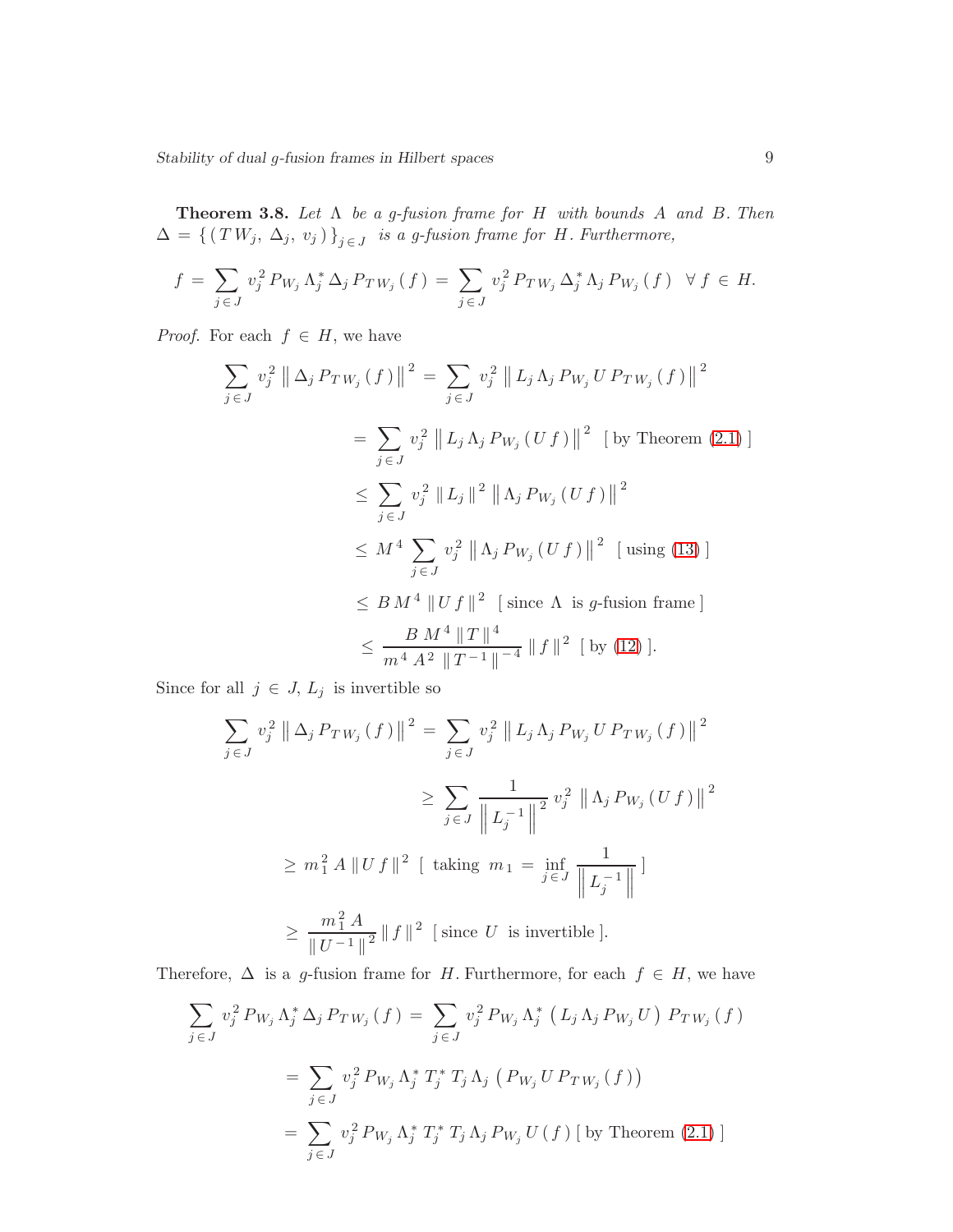$\Box$ 

$$
= \sum_{j \in J} v_j^2 P_{W_j} \Lambda_j^* T_j^* T_j \Lambda_j P_{W_j} (T^* S_{\Gamma}^{-1} T f)
$$
  

$$
= T^{-1} \left( \sum_{j \in J} v_j^2 T P_{W_j} \Lambda_j^* T_j^* T_j \Lambda_j P_{W_j} T^* (S_{\Gamma}^{-1} T f) \right)
$$
  

$$
= T^{-1} S_{\Gamma} (S_{\Gamma}^{-1} T f) = f \text{ [using (10)].}
$$

According to the preceding procedure, we also get

$$
f = \sum_{j \in J} v_j^2 P_{TW_j} \Delta_j^* \Lambda_j P_{W_j}(f) \quad \forall f \in H.
$$

This completes the proof.

# 4 Stability of dual g-fusion frame

We know that if  $\Lambda = \{ (W_j, \Lambda_j, v_j) \}_{j \in J}$  is a g-fusion frame for H with associated frame operator  $S_{\Lambda}$  then  $\Lambda^{\circ} = \left\{ \left( S_{\Lambda}^{-1} W_j, \Lambda_j P_{W_j} S_{\Lambda}^{-1}, v_j \right) \right\}_{j \in J}$  is called as the canonical dual g-fusion frame of  $\Lambda$ . For each  $f \in H$ , the frame operator S<sub>Λ</sub>∘ of  $\Lambda$ <sup>°</sup> is described by

$$
S_{\Lambda^{\circ}}(f) = \sum_{j \in J} v_{j}^{2} P_{S_{\Lambda}^{-1}W_{j}} (\Lambda_{j} P_{W_{j}} S_{\Lambda}^{-1})^{*} (\Lambda_{j} P_{W_{j}} S_{\Lambda}^{-1}) P_{S_{\Lambda}^{-1}W_{j}}(f) [by (2)]
$$
  
\n
$$
= \sum_{j \in J} v_{j}^{2} P_{S_{\Lambda}^{-1}W_{j}} S_{\Lambda}^{-1} P_{W_{j}} \Lambda_{j}^{*} \Lambda_{j} (P_{W_{j}} S_{\Lambda}^{-1} P_{S_{\Lambda}^{-1}W_{j}}) (f)
$$
  
\n
$$
= \sum_{j \in J} v_{j}^{2} (P_{W_{j}} S_{\Lambda}^{-1} P_{S_{\Lambda}^{-1}W_{j}})^{*} \Lambda_{j}^{*} \Lambda_{j} (P_{W_{j}} S_{\Lambda}^{-1} P_{S_{\Lambda}^{-1}W_{j}}) (f)
$$
  
\n
$$
= \sum_{j \in J} v_{j}^{2} (P_{W_{j}} S_{\Lambda}^{-1})^{*} \Lambda_{j}^{*} \Lambda_{j} P_{W_{j}} S_{\Lambda}^{-1} (f) [by Theorem (2.1)]
$$
  
\n
$$
= \sum_{j \in J} v_{j}^{2} S_{\Lambda}^{-1} P_{W_{j}} \Lambda_{j}^{*} \Lambda_{j} P_{W_{j}} S_{\Lambda}^{-1} (f)
$$
  
\n
$$
= S_{\Lambda}^{-1} \sum_{j \in J} v_{j}^{2} P_{W_{j}} \Lambda_{j}^{*} \Lambda_{j} P_{W_{j}} S_{\Lambda}^{-1} (f)
$$
  
\n
$$
= S_{\Lambda}^{-1} (S_{\Lambda} (S_{\Lambda}^{-1} f)) = S_{\Lambda}^{-1} (f).
$$
 (14)

<span id="page-9-0"></span>In this section, we shall study the stability of dual g-fusion frames and at the end, a necessary and sufficient condition for some  $K \in \mathcal{B}(H)$ , for some invertible operator  $U \in \mathcal{B}(H)$ , a quotient operator will be bounded if and only if g-fusion frame becomes  $U K$ -g-fusion frame.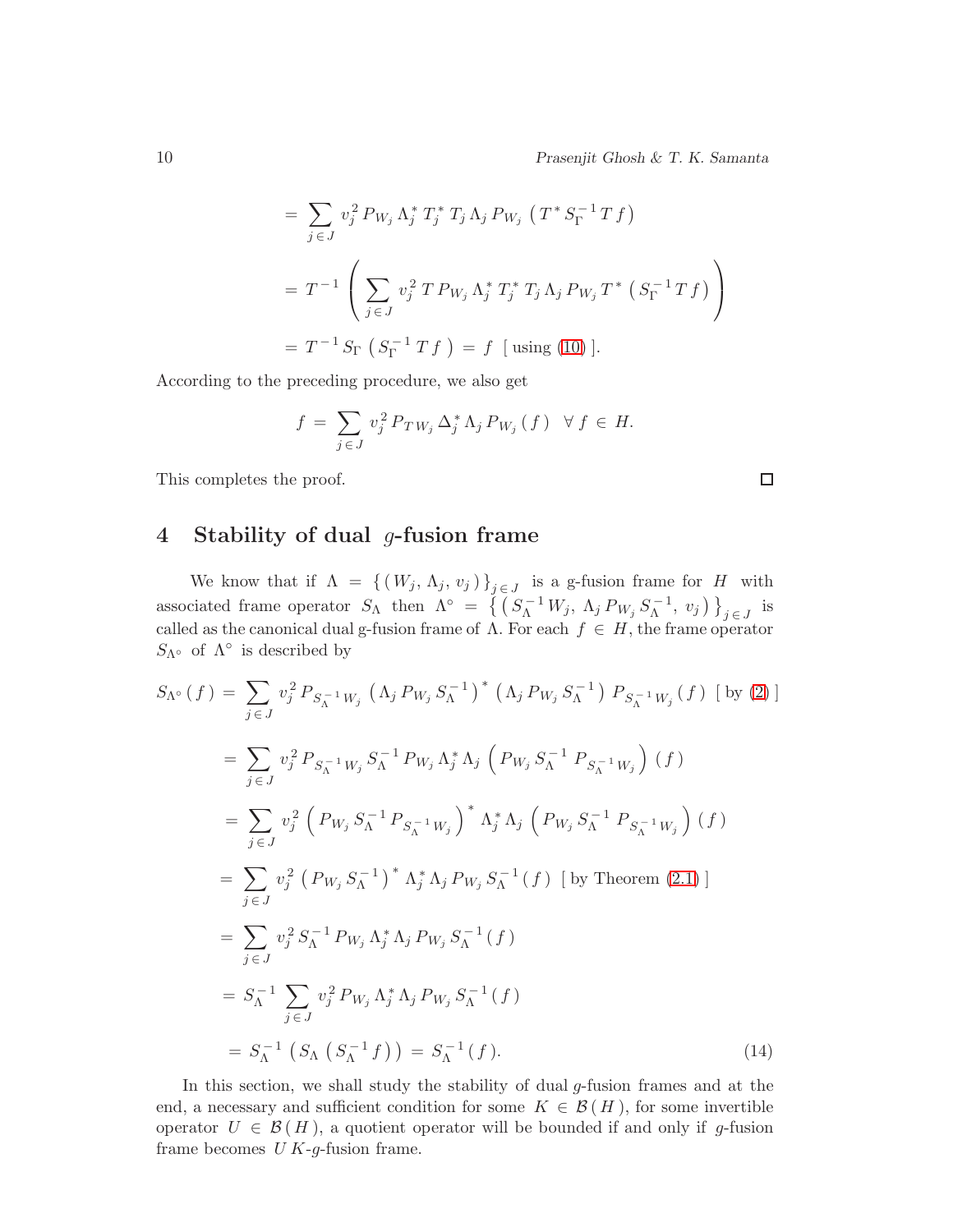<span id="page-10-0"></span>**Theorem 4.1.** *Let*  $\Lambda = \{ (W_j, \Lambda_j, v_j) \}_{j \in J}$  and  $\Gamma = \{ (V_j, \Gamma_j, v_j) \}_{j \in J}$  be *two g-fusion frames for* H*. If the condition*

$$
\sum_{j \in J} v_j^2 \| \left( \Lambda_j P_{W_j} - \Gamma_j P_{V_j} \right) (f) \|^2 \le D \| f \|^2
$$

*holds for each*  $f \in H$  *and for some*  $D > 0$  *then*  $\sum_{j \in J}$  $v_j\,\left(\,P_{\,W_j}\,\Lambda^{\,\ast}_j\,-\,P_{\,V_j}\,\Gamma^{\,\ast}_j\,\right)\,f_j$ *converges unconditionally for each*  $\{f_j\}_{j\in J} \in I^2\left(\{H_j\}_{j\in J}\right)$ .

*Proof.* Let I be any finite subset of J. Then by Cauchy-Schwarz inequality for each  $\{\,f_{\,j}\,\}_{j \,\in\, J} \,\in\, l^{\,2}\left(\,\left\{\,H_{j}\,\right\}_{j \,\in\, J}\,\right),\,\text{we have}$ 

$$
\left\| \sum_{j \in I} v_j \left( P_{W_j} \Lambda_j^* - P_{V_j} \Gamma_j^* \right) f_j \right\| = \sup_{\|g\|=1} \left| \left\langle \sum_{j \in I} v_j \left( P_{W_j} \Lambda_j^* - P_{V_j} \Gamma_j^* \right) f_j, g \right\rangle \right|
$$
  
\n
$$
= \sup_{\|g\|=1} \left| \sum_{j \in I} \left\langle f_j, v_j \left( \Lambda_j P_{W_j} - \Gamma_j P_{V_j} \right) (g) \right\rangle \right|
$$
  
\n
$$
\leq \left( \sum_{j \in I} \|f_j\|^2 \right)^{\frac{1}{2}} \sup_{\|g\|=1} \left( \sum_{j \in I} v_j^2 \left\| \left( \Lambda_j P_{W_j} - \Gamma_j P_{V_j} \right) (g) \right\|^2 \right)^{\frac{1}{2}}
$$
  
\n
$$
\leq D^{\frac{1}{2}} \left( \sum_{j \in I} \|f_j\|^2 \right)^{\frac{1}{2}} < \infty
$$

 $v_j \left( P_{W_j} \Lambda_j^* - P_{V_j} \Gamma_j^* \right) f_j$  is unconditionally convergent in H. and therefore  $\Sigma$  $j \in J$ □

**Theorem 4.2.** Let  $\Lambda = \{ (W_j, \Lambda_j, v_j) \}_{j \in J}$  and  $\Gamma = \{ (V_j, \Gamma_j, v_j) \}_{j \in J}$  be *two g-fusion frames for H with frame bounds*  $(A_1, B_1)$  and  $(A_2, B_2)$ , respec*tively. Take*  $\Lambda^{\circ} = \left\{ \left( W_j^{\circ}, \Lambda_j^{\circ}, v_j \right) \right\}$  $j \in J$  and  $\Gamma^{\circ} = \left\{ \left( V_j^{\circ}, \Gamma_j^{\circ}, v_j \right) \right\}$  $j \in J$  *be the corresponding canonical dual g-fusion frames for* Λ *and* Γ*, respectively. Then the following statements hold:*

*(I) If the condition*

$$
\sum_{j \in J} v_j^2 \| \left( \Lambda_j P_{W_j} - \Gamma_j P_{V_j} \right) f \|^2 \le D \| f \|^2
$$

*holds for each*  $f \in H$  *and for some*  $D > 0$  *then for all*  $f \in H$ *,* 

$$
\sum_{j\in J} v_j^2 \left\| \left( \Lambda_j^{\circ} P_{W_j^{\circ}} - \Gamma_j^{\circ} P_{V_j^{\circ}} \right) f \right\|^2 \le D \left( \frac{A_1 + B_1 + B_1^2}{A_1 A_2} B_2^2 \right)^2 \| f \|^2.
$$

 $\overline{\phantom{a}}$  $\overline{\phantom{a}}$ I  $\overline{\phantom{a}}$  $\mid$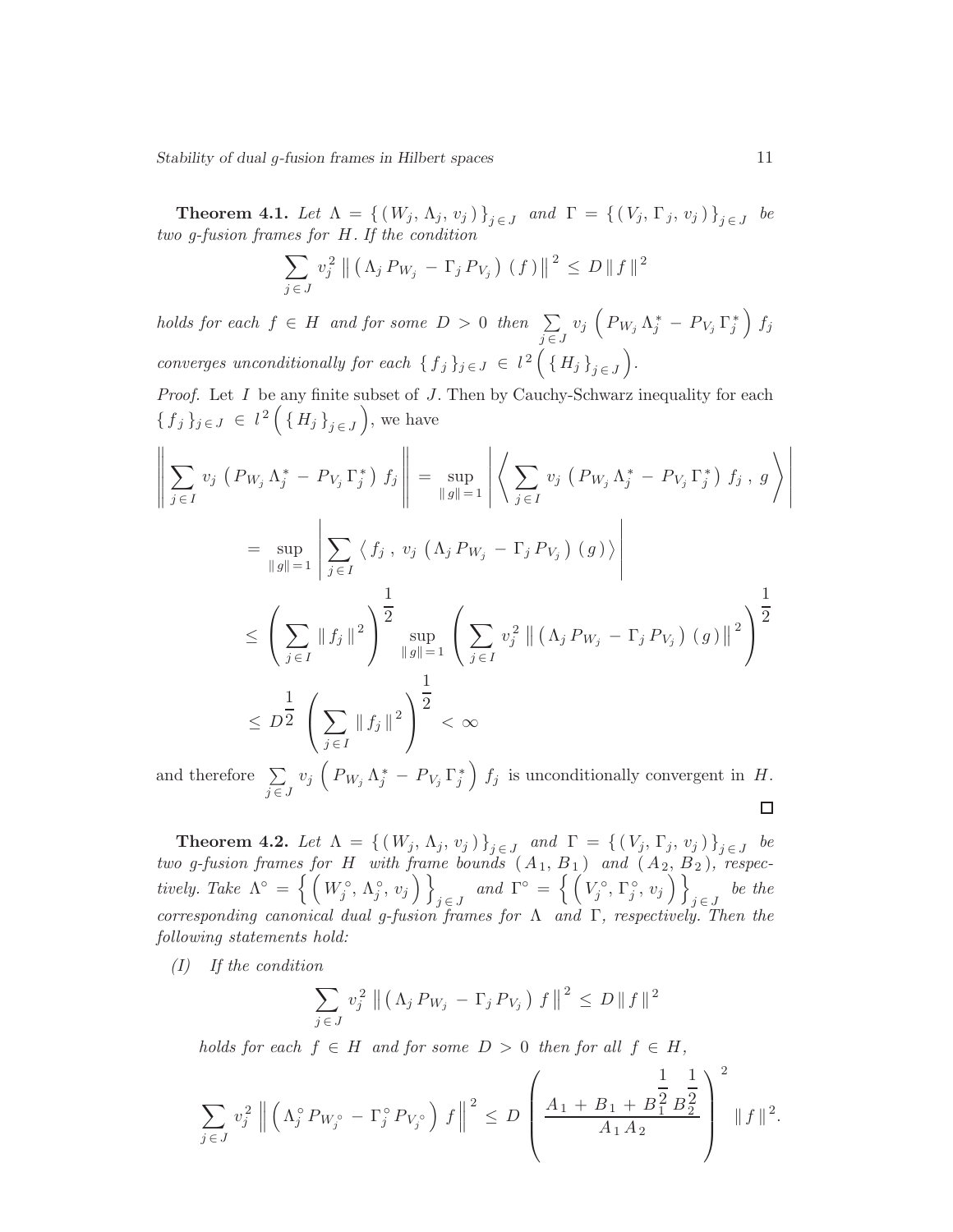*(II) If the condition*

$$
\left| \sum_{j \in J} v_j^2 \left\| \Lambda_j P_{W_j}(f) \right\|^2 - \sum_{j \in J} v_j^2 \left\| \Gamma_j P_{V_j}(f) \right\|^2 \right| \le D \, \|f\|^2
$$

*holds for each*  $f \in H$  *and for some*  $D > 0$  *then for all*  $f \in H$ *,* 

$$
\left|\sum_{j\in J} v_j^2 \left\|\Lambda_j^{\circ} P_{W_j^{\circ}}(f)\right\|^2 - \sum_{j\in J} v_j^2 \left\|\Gamma_j^{\circ} P_{V_j^{\circ}}(f)\right\|^2\right| \le \frac{D}{A_1 A_2} \|f\|^2.
$$

*Proof.* (I) Let  $S_{\Lambda}$  and  $S_{\Gamma}$  be the corresponding g-fusion frame operators for  $\Lambda$ and Γ, then for each  $f \in H$ , we have

<span id="page-11-0"></span>
$$
S_{\Lambda} f = \sum_{j \in J} v_j^2 P_{W_j} \Lambda_j^* \Lambda_j P_{W_j}(f), \ S_{\Gamma} f = \sum_{j \in J} v_j^2 P_{V_j} \Gamma_j^* \Gamma_j P_{V_j}(f), \ \&
$$

$$
B_1^{-1} I_H \le S_{\Lambda}^{-1} \le A_1^{-1} I_H, \ B_2^{-1} I_H \le S_{\Gamma}^{-1} \le A_2^{-1} I_H. \tag{15}
$$

Since  $\Lambda^{\circ}$  and  $\Gamma^{\circ}$  are canonical dual g-fusion frames of  $\Lambda$  and  $\Gamma$ , so

$$
W_j^{\circ} = S_{\Lambda}^{-1} W_j, \ \Lambda_j^{\circ} = \Lambda_j P_{W_j} S_{\Lambda}^{-1} \ \text{and} \ V_j^{\circ} = S_{\Gamma}^{-1} V_j, \ \Gamma_j^{\circ} = \Gamma_j P_{V_j} S_{\Gamma}^{-1}.
$$

Then for any  $f \in H$ , using Theorem [\(2.9\)](#page-3-1) and the proof of Theorem [\(4.1\)](#page-10-0), we get

$$
\|S_{\Lambda}f - S_{\Gamma}f\| = \left\|\sum_{j\in J} v_j^2 \left(P_{W_j}\Lambda_j^* \Lambda_j P_{W_j}(f) - P_{V_j}\Gamma_j^* \Gamma_j P_{V_j}(f)\right)\right\| \n= \left\|\sum_{j\in J} v_j^2 \left(P_{W_j}\Lambda_j^* \Lambda_j P_{W_j} - P_{W_j}\Lambda_j^* \Gamma_j P_{V_j} + P_{W_j}\Lambda_j^* \Gamma_j P_{V_j} - P_{V_j}\Gamma_j^* \Gamma_j P_{V_j}\right)(f)\right\| \n\leq \left\|\sum_{j\in J} v_j P_{W_j}\Lambda_j^* v_j \left(\Lambda_j P_{W_j} - \Gamma_j P_{V_j}\right)(f)\right\| + \left\|\sum_{j\in J} v_j \left(P_{W_j}\Lambda_j^* - P_{V_j}\Gamma_j^*\right) v_j \Gamma_j P_{V_j}(f)\right\| \n\leq B_1^{\frac{1}{2}} \left(\sum_{j\in J} v_j^2 \left\|\left(\Lambda_j P_{W_j} - \Gamma_j P_{V_j}\right)(f)\right\|^2\right)^{\frac{1}{2}} + D^{\frac{1}{2}} \left(\sum_{j\in J} v_j^2 \left\|\Gamma_j P_{V_j}(f)\right\|^2\right)^{\frac{1}{2}} \n\leq B_1^{\frac{1}{2}} D^{\frac{1}{2}} \|f\| + D^{\frac{1}{2}} B_2^{\frac{1}{2}} \|f\| = D^{\frac{1}{2}} \left(B_1^{\frac{1}{2}} + B_2^{\frac{1}{2}}\right) \|f\|.
$$

Therefore,

$$
|| S_{\Lambda} - S_{\Gamma} || = \sup_{|| f || = 1} || S_{\Lambda} f - S_{\Gamma} f || \leq D^{\frac{1}{2}} \left( B^{\frac{1}{2}}_1 + B^{\frac{1}{2}}_2 \right).
$$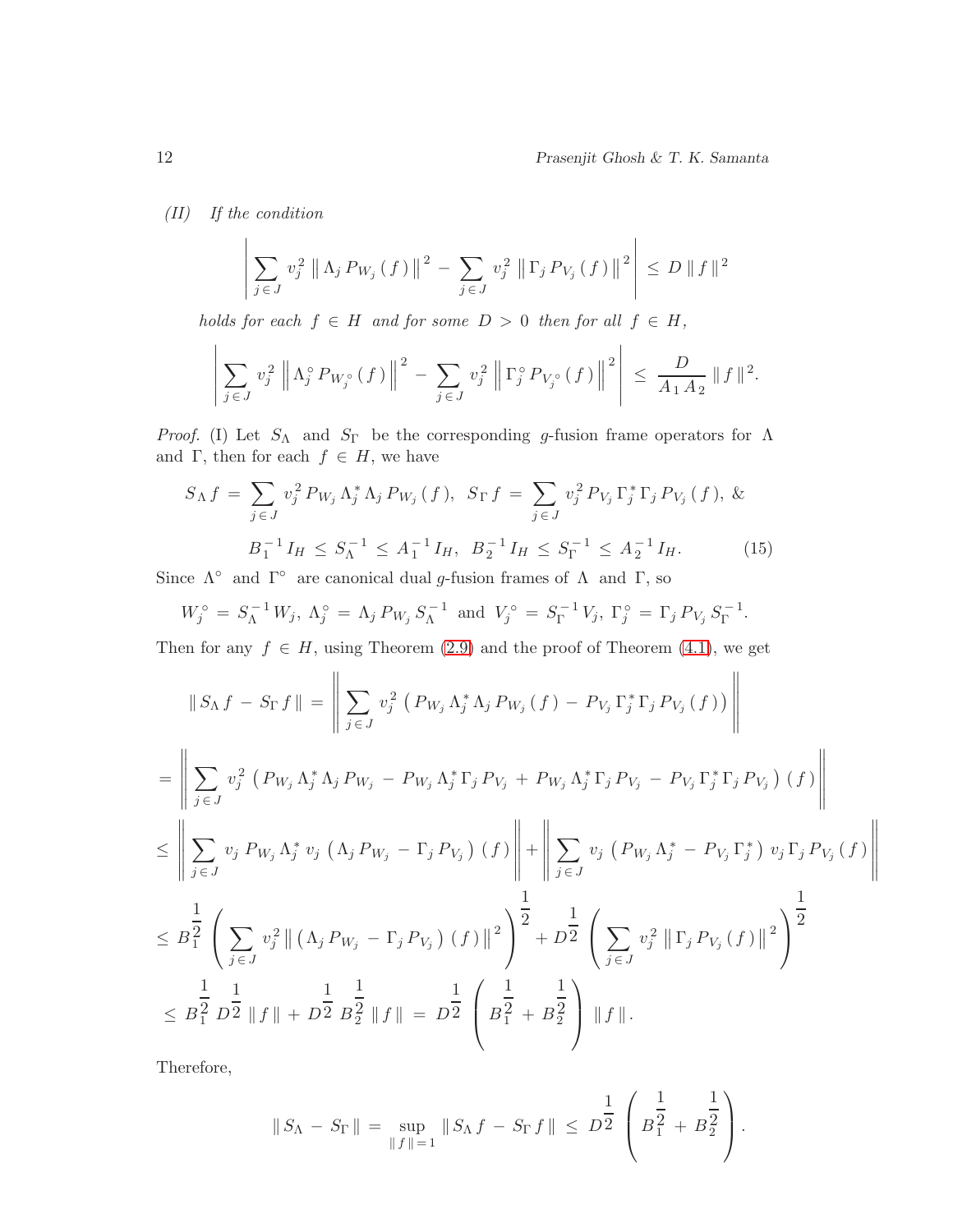On the other hand,

$$
\|S_{\Lambda}^{-1} - S_{\Gamma}^{-1}\| = \|S_{\Lambda}^{-1} (S_{\Lambda} - S_{\Gamma}) S_{\Gamma}^{-1}\|
$$
  
\n
$$
\leq \|S_{\Lambda}^{-1}\| \|S_{\Lambda} - S_{\Gamma}\| \|S_{\Gamma}^{-1}\|
$$
  
\n
$$
\leq \frac{D^{\frac{1}{2}}}{A_1 A_2} \left(B_{1}^{\frac{1}{2}} + B_{2}^{\frac{1}{2}}\right) [\text{ by (15)}].
$$

Since  $\Lambda$  is a g-fusion frame, for  $f \in H$ , we have

<span id="page-12-0"></span>
$$
\sum_{j \in J} v_j^2 \left\| \Lambda_j P_{W_j} \left( S_{\Lambda}^{-1} - S_{\Gamma}^{-1} \right) f \right\|^2 \le B_1 \left\| \left( S_{\Lambda}^{-1} - S_{\Gamma}^{-1} \right) f \right\|^2
$$
  

$$
\le \frac{B_1}{A_1^2 A_2^2} D \left( B_1^{\frac{1}{2}} + B_2^{\frac{1}{2}} \right)^2 \left\| f \right\|^2. \tag{16}
$$

Also, by given condition, we obtain

<span id="page-12-1"></span>
$$
\sum_{j \in J} v_j^2 \left\| \left( \Lambda_j P_{W_j} - \Gamma_j P_{V_j} \right) S_{\Gamma}^{-1} f \right\|^2 \le D \left\| S_{\Gamma}^{-1} f \right\|^2 \le \frac{D}{A_2^2} \| f \|^2. \tag{17}
$$

Now, by Minkowski inequality, for each  $f \in H$ , we have

$$
\sum_{j \in J} v_j^2 \left\| \left( \Lambda_j^{\circ} P_{W_j^{\circ}} - \Gamma_j^{\circ} P_{V_j^{\circ}} \right) (f) \right\|^2
$$
\n
$$
= \sum_{j \in J} v_j^2 \left\| \left( \Lambda_j P_{W_j} S_{\Lambda}^{-1} P_{S_{\Lambda}^{-1} W_j} - \Gamma_j P_{V_j} S_{\Gamma}^{-1} P_{S_{\Gamma}^{-1} V_j} \right) (f) \right\|^2
$$
\n
$$
= \sum_{j \in J} v_j^2 \left\| \left( \Lambda_j P_{W_j} S_{\Lambda}^{-1} - \Gamma_j P_{V_j} S_{\Gamma}^{-1} \right) (f) \right\|^2 \left[ \text{ by Theorem (2.1)} \right]
$$
\n
$$
= \sum_{j \in J} \left\| v_j \Lambda_j P_{W_j} \left( S_{\Lambda}^{-1} - S_{\Gamma}^{-1} \right) (f) + v_j \left( \Lambda_j P_{W_j} - \Gamma_j P_{V_j} \right) S_{\Gamma}^{-1} (f) \right\|^2
$$
\n
$$
\leq \left( \left( \sum_{j \in J} v_j^2 \left\| \Lambda_j P_{W_j} \left( S_{\Lambda}^{-1} - S_{\Gamma}^{-1} \right) f \right\|^2 \right)^{\frac{1}{2}} + \left( \sum_{j \in J} v_j^2 \left\| \left( \Lambda_j P_{W_j} - \Gamma_j P_{V_j} \right) S_{\Gamma}^{-1} f \right\|^2 \right)^{\frac{1}{2}} \right)^2
$$
\n
$$
\leq \left( \frac{\frac{1}{B_1^2}}{\frac{B_1^2}{A_1 A_2}} D^{\frac{1}{2}} \left( \frac{1}{B_1^2 + B_2^2} + \frac{1}{B_2^2} \right) + \frac{1}{B_2^2} \right)^2 \left\| f \right\|^2 \left[ \text{ using (16) and (17)} \right]
$$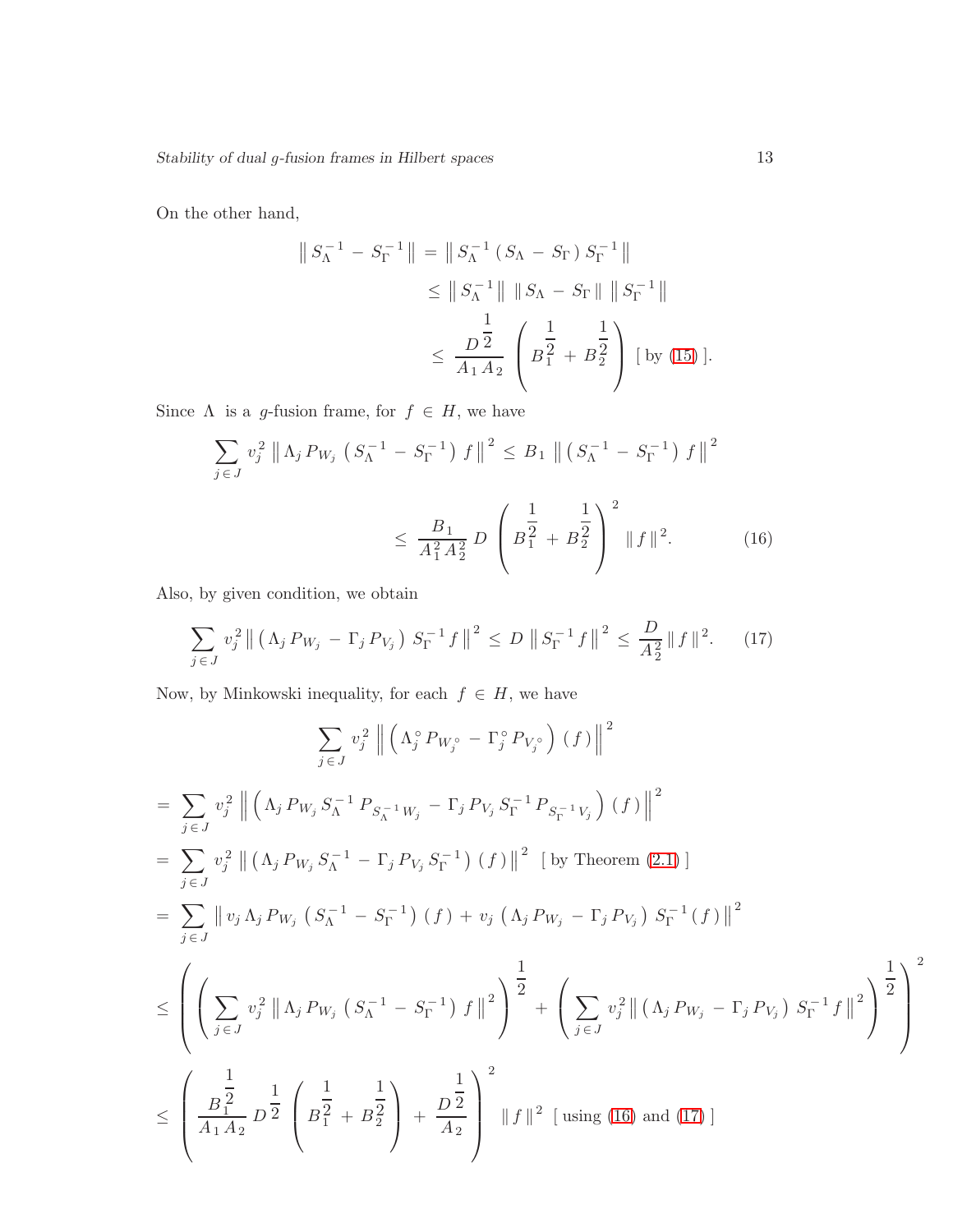$$
= D \left( \frac{B_1^{\frac{1}{2}}}{A_1 A_2} \left( B_1^{\frac{1}{2}} + B_2^{\frac{1}{2}} \right) + \frac{1}{A_2} \right)^2 \|f\|^2 = D \left( \frac{A_1 + B_1 + B_1^{\frac{1}{2}} B_2^{\frac{1}{2}}}{A_1 A_2} \right)^2 \|f\|^2.
$$

This completes the proof of (I).

Proof of (II). Since  $S_{\Lambda}$  –  $S_{\Gamma}$  is self-adjoint so

$$
\|S_{\Lambda} - S_{\Gamma}\| = \sup_{\|f\|=1} |\langle (S_{\Lambda} - S_{\Gamma})f, f \rangle| = \sup_{\|f\|=1} |\langle S_{\Lambda}f, f \rangle - \langle S_{\Gamma}f, f \rangle|
$$
  

$$
= \sup_{\|f\|=1} \left| \sum_{j \in I} v_j^2 \left\| \Lambda_j P_{W_j}(f) \right\|^2 - \sum_{j \in I} v_j^2 \left\| \Gamma_j P_{V_j}(f) \right\|^2 \right| \le D.
$$

Therefore,

<span id="page-13-0"></span>
$$
\|S_{\Lambda}^{-1} - S_{\Gamma}^{-1}\| \le \|S_{\Lambda}^{-1}\| \|S_{\Lambda} - S_{\Gamma}\| \|S_{\Gamma}^{-1}\|
$$
  

$$
\le \frac{1}{A_1} D \frac{1}{A_2} = \frac{D}{A_1 A_2}.
$$
 (18)

Now, for each  $f \in H$ , we have

$$
\sum_{j \in J} v_j^2 \left\| \Lambda_j^{\circ} P_{W_j^{\circ}}(f) \right\|^2 = \sum_{j \in J} v_j^2 \left\| \Lambda_j P_{W_j} S_{\Lambda}^{-1} P_{S_{\Lambda}^{-1} W_j}(f) \right\|^2
$$
  
\n
$$
= \sum_{j \in J} v_j^2 \left\| \Lambda_j P_{W_j} \left( S_{\Lambda}^{-1} f \right) \right\|^2 \left[ \text{ by Theorem (2.1)} \right]
$$
  
\n
$$
= \sum_{j \in J} \left\langle v_j^2 \Lambda_j P_{W_j} \left( S_{\Lambda}^{-1} f \right) , \Lambda_j P_{W_j} \left( S_{\Lambda}^{-1} f \right) \right\rangle
$$
  
\n
$$
= \left\langle \sum_{j \in J} v_j^2 P_{W_j} \Lambda_j^* \Lambda_j P_{W_j} \left( S_{\Lambda}^{-1} f \right) , S_{\Lambda}^{-1} f \right\rangle
$$
  
\n
$$
= \left\langle S_{\Lambda} \left( S_{\Lambda}^{-1} f \right) , S_{\Lambda}^{-1} f \right\rangle = \left\langle f , S_{\Lambda}^{-1} f \right\rangle.
$$

Similarly it can be shown that

$$
\sum_{j \in J} v_j^2 \left\| \Gamma_j^{\circ} P_{V_j^{\circ}}(f) \right\|^2 = \left\langle f, S_{\Gamma}^{-1} f \right\rangle \quad \forall f \in H.
$$

Then for each  $f \in H$ , we have

$$
\left| \sum_{j \in J} v_j^2 \left\| \Lambda_j^{\circ} P_{W_j^{\circ}}(f) \right\|^2 - \sum_{j \in J} v_j^2 \left\| \Gamma_j^{\circ} P_{V_j^{\circ}}(f) \right\|^2 \right|
$$
  
=  $|\langle f, S_{\Lambda}^{-1} f \rangle - \langle f, S_{\Gamma}^{-1} f \rangle| = |\langle f, (S_{\Lambda}^{-1} - S_{\Gamma}^{-1}) f \rangle|$   
 $\leq \| S_{\Lambda}^{-1} - S_{\Gamma}^{-1} \| \| f \|^2 \leq \frac{D}{A_1 A_2} \| f \|^2$  [by (18)].

This completes the proof.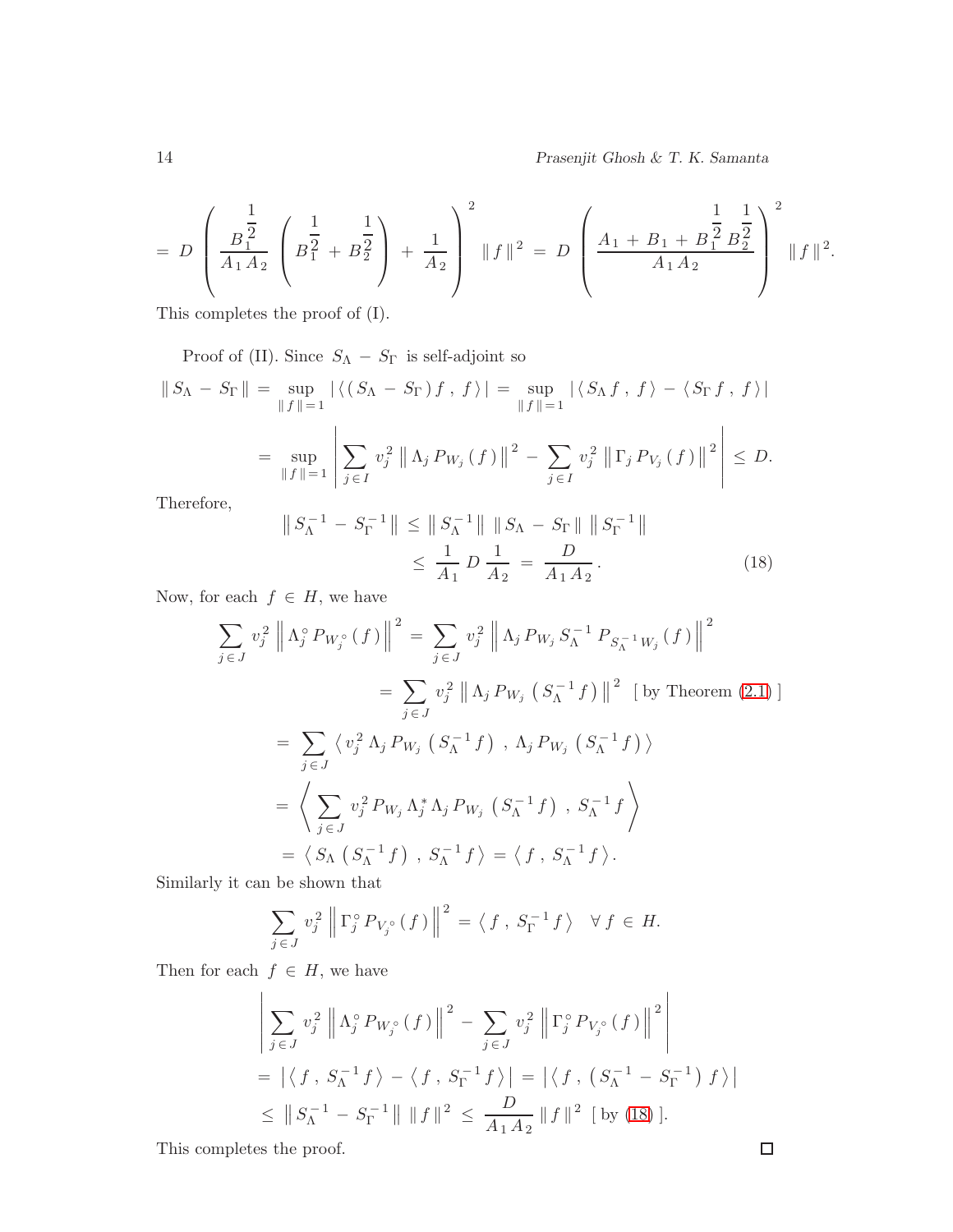Remark 4.3. *Another representation of the statement (II) is given by, if the condition*

$$
\left\| \sum_{j \in J} v_j^2 \left( P_{W_j} \Lambda_j^* \Lambda_j P_{W_j} (f) - P_{V_j} \Gamma_j^* \Gamma_j P_{V_j} (f) \right) \right\| \le D \, \|f\|
$$

*holds for each*  $f \in H$  *and for some*  $D > 0$  *then for all*  $f \in H$ *,* 

$$
\left\| \sum_{j \in J} v_j^2 \left( P_{W_j^{\circ}} (\Lambda_j^{\circ})^* \Lambda_j^{\circ} P_{W_j^{\circ}} (f) - P_{V_j^{\circ}} (\Gamma_j^{\circ})^* \Gamma_j^{\circ} P_{V_j^{\circ}} (f) \right) \right\| \leq \frac{D}{A_1 A_2} \| f \|.
$$

*Proof.* In this case, we also find that

$$
\|S_{\Lambda} - S_{\Gamma}\| = \sup_{\|f\|=1} \|S_{\Lambda} f - S_{\Gamma} f\|
$$
  
= 
$$
\sup_{\|f\|=1} \left\| \sum_{j \in J} v_j^2 (P_{W_j} \Lambda_j^* \Lambda_j P_{W_j} (f) - P_{V_j} \Gamma_j^* \Gamma_j P_{V_j} (f)) \right\|
$$
  

$$
\leq \sup_{\|f\|=1} D \|f\| = D.
$$

Then for each  $f \in H$ ,

$$
\left\| \sum_{j \in I} v_j^2 \left( P_{W_j^\circ} (\Lambda_j^\circ)^* \Lambda_j^\circ P_{W_j^\circ} (f) - P_{V_j^\circ} (\Gamma_j^\circ)^* \Gamma_j^\circ P_{V_j^\circ} (f) \right) \right\|
$$
  
\n
$$
= \| S_{\Lambda^\circ} (f) - S_{\Gamma^\circ} (f) \| = \| S_{\Lambda}^{-1} f - S_{\Gamma}^{-1} f \| \text{ [using (14)]}
$$
  
\n
$$
\leq \| S_{\Lambda}^{-1} - S_{\Gamma}^{-1} \| \| f \| \leq \frac{D}{A_1 A_2} \| f \| \text{ [using (18)].}
$$

**Theorem 4.4.** Let  $K \in \mathcal{B}(H)$  and  $\Lambda = \{ (W_j, \Lambda_j, v_j) \}_{j \in J}$  be a K-g-fusion *frame for* H *with frame operator*  $S_{\Lambda}$ *. Let*  $U \in \mathcal{B}(H)$  *be an invertible operator on* H*. Then the following statements are equivalent:*

$$
(I) \quad \Gamma = \left\{ \left( U W_j, \Lambda_j P_{W_j} U^*, v_j \right) \right\}_{j \in J} \text{ is a } UK \text{-}g\text{-}fusion frame.
$$

(II) The quotient operator 
$$
\left[ (U K)^* / S_{\Lambda}^{\frac{1}{2}} U^* \right]
$$
 is bounded.

(III) The quotient operator 
$$
\left[ (U K)^* / (U S_\Lambda U^*)^{\frac{1}{2}} \right]
$$
 is bounded.

 $\Box$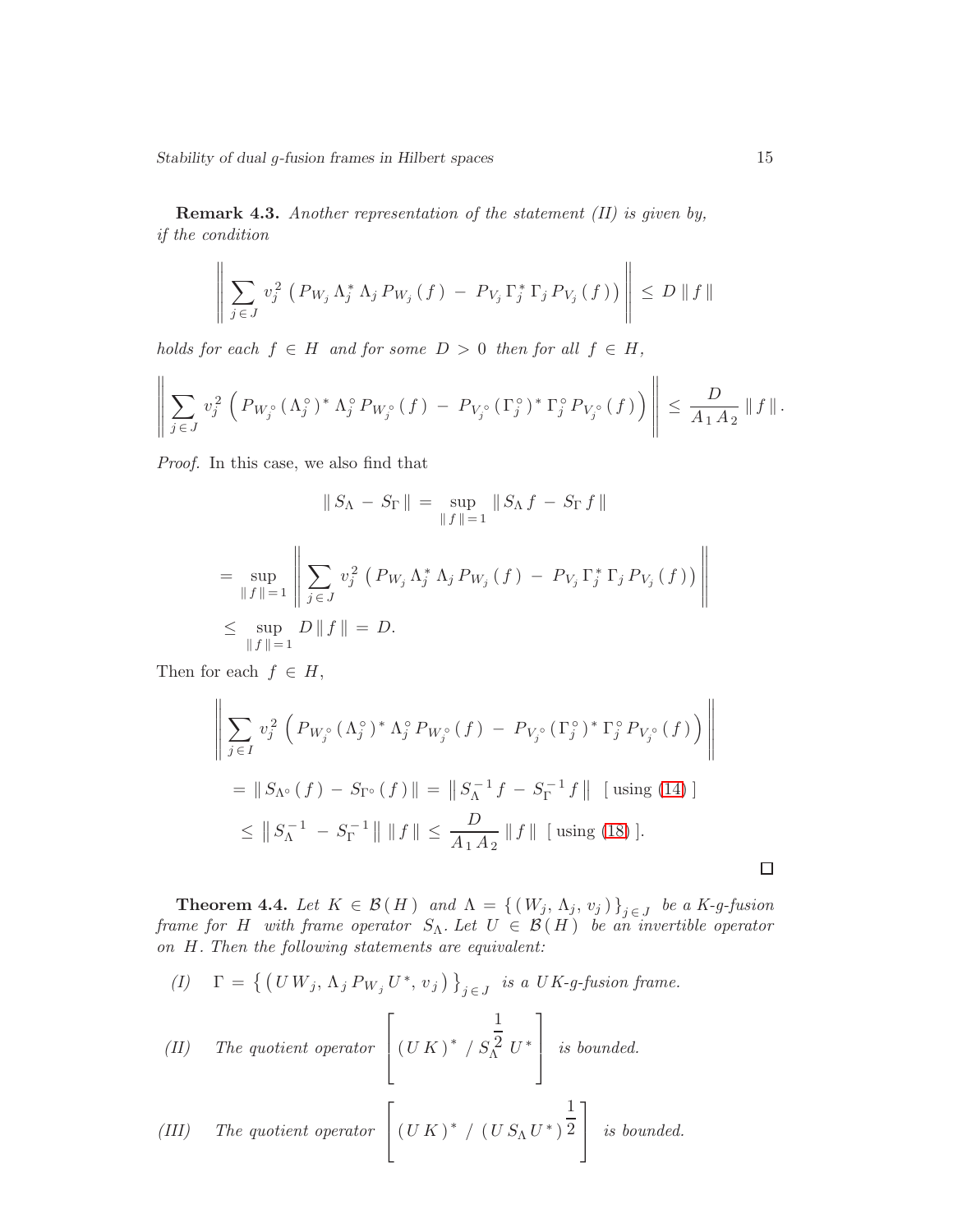*Proof.* (I)  $\Rightarrow$  (II) Since  $\Gamma$  is a U K-g-fusion frame,  $\exists A, B > 0$  such that for all  $f \in H$ , we have

<span id="page-15-0"></span>
$$
A \| (U K)^* f \|^2 \le \sum_{j \in J} v_j^2 \| \Lambda_j P_{W_j} U^* P_{U W_j} (f) \|^2 \le B \| f \|^2. \tag{19}
$$

By Theorem [\(2.1\)](#page-1-1), for each  $f \in H$ , we obtain

$$
\sum_{j \in J} v_j^2 \| \Lambda_j P_{W_j} U^* P_{U W_j} (f) \|^2 = \sum_{j \in J} v_j^2 \| \Lambda_j P_{W_j} (U^* f) \|^2
$$
  
=  $\langle S_\Lambda (U^* f), U^* f \rangle = \left\| S_\Lambda^{\frac{1}{2}} (U^* f) \right\|^2$ 

and therefore from [\(19\)](#page-15-0),

<span id="page-15-1"></span>
$$
A \| (UK)^* f \|^2 \leq \left\| S_{\Lambda}^{\frac{1}{2}} (U^* f) \right\|^2.
$$
 (20)

Let us define the operator  $T : \mathcal{R}$  $\sqrt{ }$  $\vert S$ 1  $^2_V^2$  $\setminus$  $\Big\} \rightarrow \mathcal{R}((UK)^*)$  by

$$
T\left(S_{\Lambda}^{\frac{1}{2}} U^* f\right) = (UK)^* f \ \forall f \in H.
$$

Then it can be easily verify that  $T$  is a linear operator and  $\mathcal N$  $\sqrt{ }$  $\vert s \vert$ 1  $^2_V^2$  $\setminus$  <sup>⊂</sup>  $\mathcal{N}((UK)^*)$ . Thus T is well-defined quotient operator. Also for each  $f \in \hat{H}$ ,

$$
\left\| T\left(S_{\Lambda}^{\frac{1}{2}} U^* f\right) \right\| = \left\| (U K)^* f \right\| \le \frac{1}{\sqrt{A}} \left\| S_{\Lambda}^{\frac{1}{2}} \left( U^* f \right) \right\| \left[ \text{ using (20)} \right]
$$

and hence  $T$  is bounded.

$$
(II) \Rightarrow (III)
$$
 Suppose the quotient operator  $\left[ (UK)^* / S_{\Lambda}^2 U^* \right]$  is bounded.

Then for each  $f \in H$ ,  $\exists B > 0$  such that

$$
\| (U K)^* f \|^2 \leq B \left\| S_{\Lambda}^{\frac{1}{2}} (U^* f) \right\|^2 = B \left\langle S_{\Lambda} (U^* f) , U^* f \right\rangle = B \left\langle U S_{\Lambda} U^* f, f \right\rangle
$$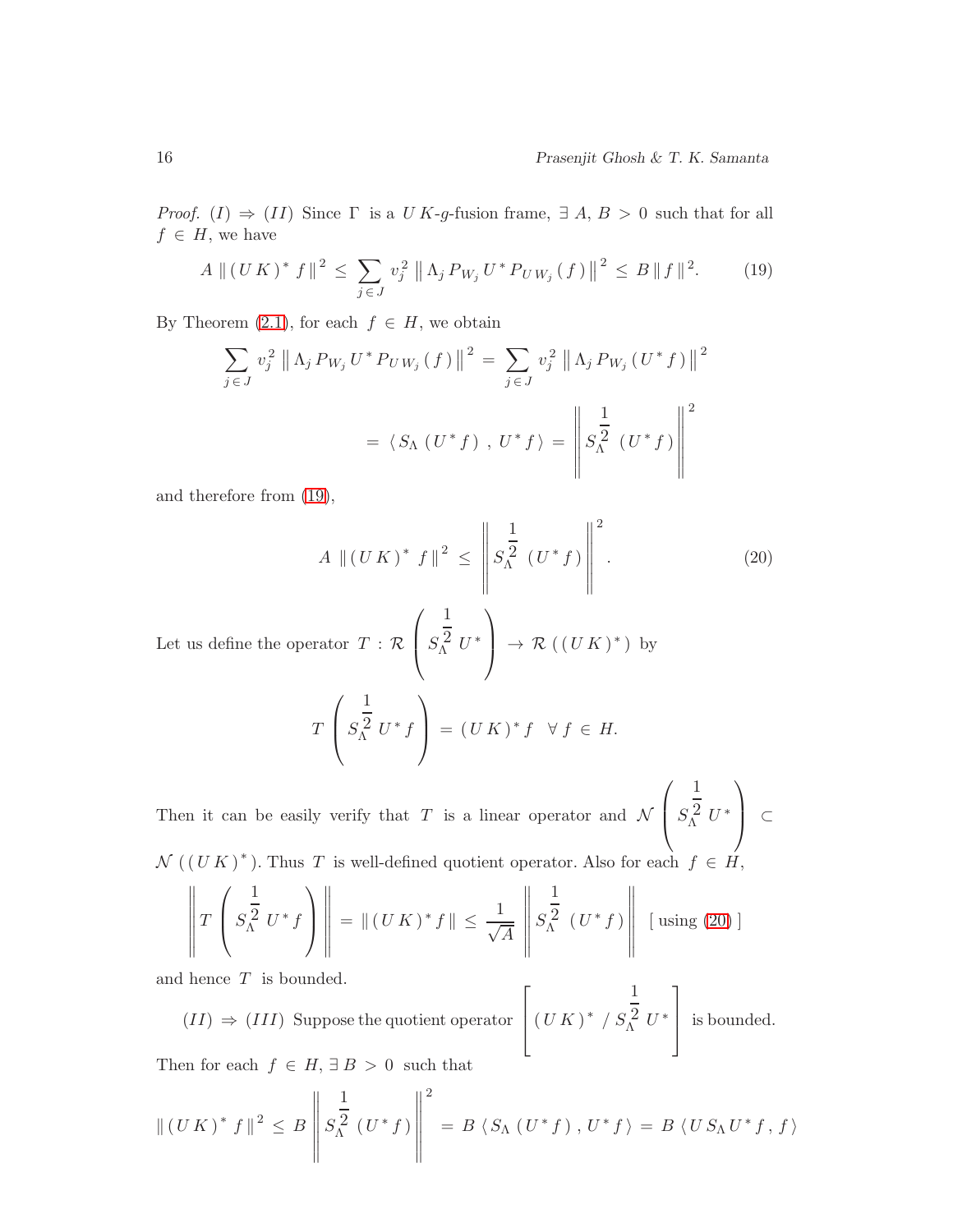$$
= B \left\| (US_{\Lambda}U^*)^{\frac{1}{2}} f \right\|^2 \text{ [ since } US_{\Lambda}U^* \text{ is self-adjoint }].
$$
  
Hence, the quotient operator  $\left[ (UK)^* / (US_{\Lambda}U^*)^{\frac{1}{2}} \right]$  is bounded.  

$$
(III) \Rightarrow (I) \text{ Suppose that the quotient operator } \left[ (UK)^* / (US_{\Lambda}U^*)^{\frac{1}{2}} \right]
$$

is bounded. Then for each  $f \in H$ ,  $\exists B > 0$  such that

<span id="page-16-5"></span>
$$
\| (UK)^* f \|^2 \leq B \left\| (US_{\Lambda} U^*)^{\frac{1}{2}} f \right\|^2.
$$
 (21)

Now, by Theorem  $(2.1)$ , for each  $f \in H$ , we have

$$
\sum_{j \in J} v_j^2 \|\Lambda_j P_{W_j} U^* P_{U W_j}(f)\|^2 = \sum_{j \in J} v_j^2 \|\Lambda_j P_{W_j} (U^* f)\|^2
$$
  
=  $\langle S_\Lambda (U^* f), U^* f \rangle = \left\| (U S_\Lambda U^*)^{\frac{1}{2}} f \right\|^2 \ge \frac{1}{B} \|(U K)^* f\|^2$  [by (21)].

Also, since  $\Lambda$  is a K-g-fusion frame,  $\exists C > 0$  such that

$$
\sum_{j \in J} v_j^2 \left\| \Lambda_j P_{W_j} U^* P_{U W_j} (f) \right\|^2 = \sum_{j \in J} v_j^2 \left\| \Lambda_j P_{W_j} (U^* f) \right\|^2
$$
  

$$
\le C \left\| U^* f \right\|^2 \le C \left\| U \right\|^2 \left\| f \right\|^2 \forall f \in H.
$$

Hence,  $\Gamma$  is a U K-g-fusion frame. This completes the proof.

## <span id="page-16-4"></span>References

- <span id="page-16-2"></span>[1] O. Christensen, *An introduction to frames and Riesz bases*, Birkhauser (2008).
- [2] P. Casazza, G. Kutyniok, *Frames of subspaces*, Cotemporary Math, AMS 345 (2004), 87-114.
- <span id="page-16-0"></span>[3] R. J. Duffin, A. C. Schaeffer, *A class of nonharmonic Fourier series*, Trans. Amer. Math. Soc., 72, (1952), 341-366.
- <span id="page-16-1"></span>[4] I. Daubechies, A. Grossmann, Y. Mayer, *Painless nonorthogonal expansions*, Journal of Mathematical Physics, 27 (5) ( 1986 ) 1271-1283.
- <span id="page-16-3"></span>[5] P. Gavruta, *On the duality of fusion frames*, J. Math. Anal. Appl., 333 (2007) 871-879.

 $\Box$